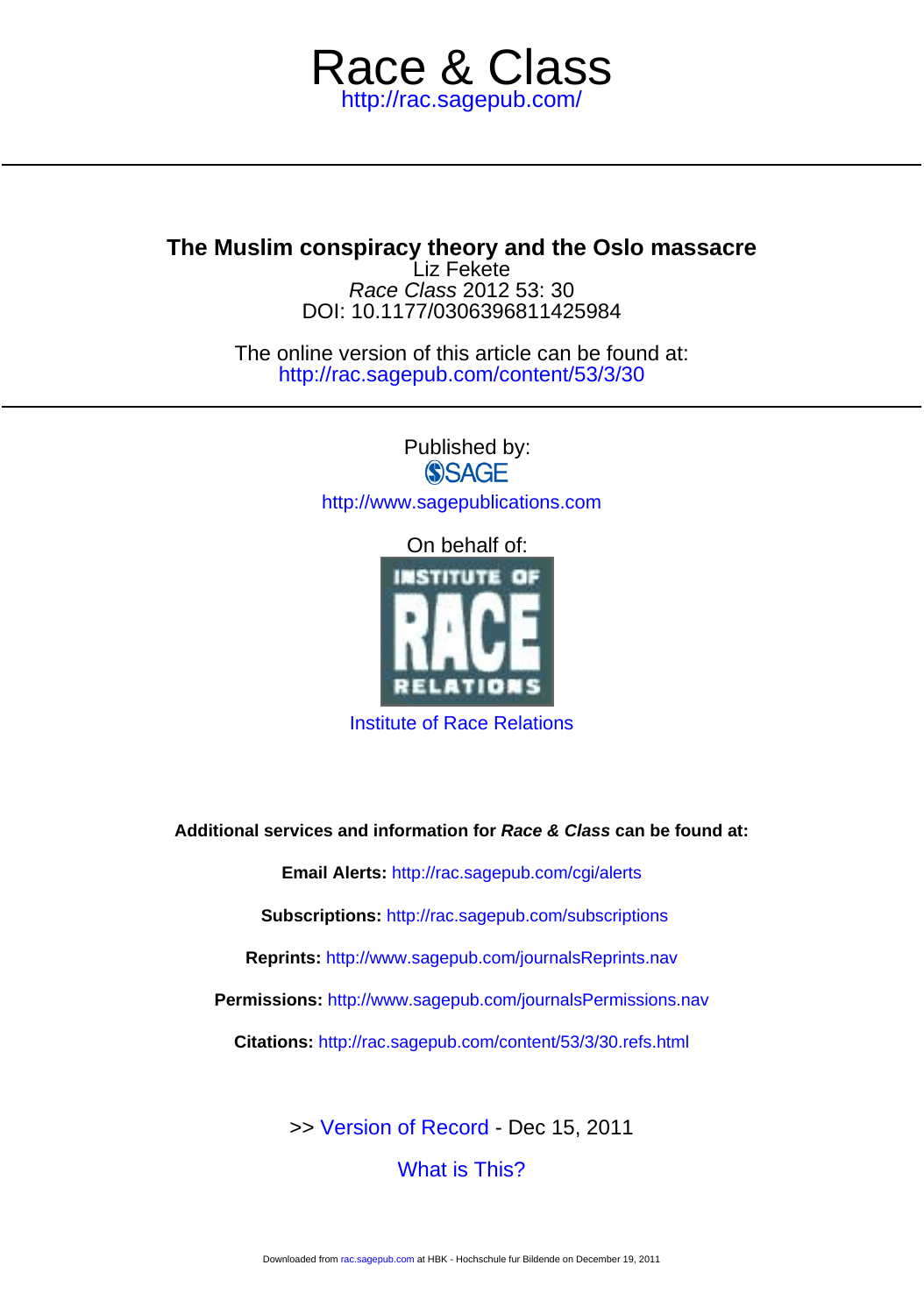

SAGE Los Angeles, London, New Delhi, Singapore, Washington DC

# **The Muslim conspiracy theory and the Oslo massacre**

LIZ FEKETE

*Abstract*: Anders Behring Breivik, perpetrator of the Norwegian massacre, was motivated by a belief in a Muslim conspiracy to take over Europe. Extreme and aberrant his actions were, but, explains the author, elements of this conspiracy theory are held and circulated in Europe today across a broad political spectrum, with internet-focused counter-jihadist activists at one end and neoconservative and cultural conservative columnists, commentators and politicians at the other. The political fallout from the circulation of these ideas ranges from test cases over free speech in the courts to agitation on the ground from defence leagues, antiminaret campaigners and stop Islamisation groups. Although the conspiracy draws on older forms of racism, it also incorporates new frameworks: the clash of civilisations, Islamofascism, the new anti-Semitism and Eurabia. This Muslim conspiracy bears many of the hallmarks of the 'Jewish conspiracy theory', yet, ironically, its adherents, some of whom were formerly linked to anti-Semitic traditions, have now, because of their fear of Islam and Arab countries, become staunch defenders of Israel and Zionism.

*Keywords*: Breivik, clash of civilisations, Eurabia, freedom of speech, Geert Wilders, Islamofascism, Muslim conspiracy, new anti-Semitism, Oslo massacre

In a closed court hearing on 25 July 2011, 32-year-old Anders Behring Breivik admitted killing seventy-seven people on 22 July in two successive attacks in and around the Norwegian capital – the first on government buildings in central Oslo,

*Liz Fekete* is executive director of the Institute of Race Relations and author of *A Suitable Enemy: racism, migration and Islamophobia in Europe* (Pluto, 2009).

*Race & Class*  Copyright © 2011 Institute of Race Relations, 53(3) 30–47 10.1177/0306396811425984 http://rac.sagepub.com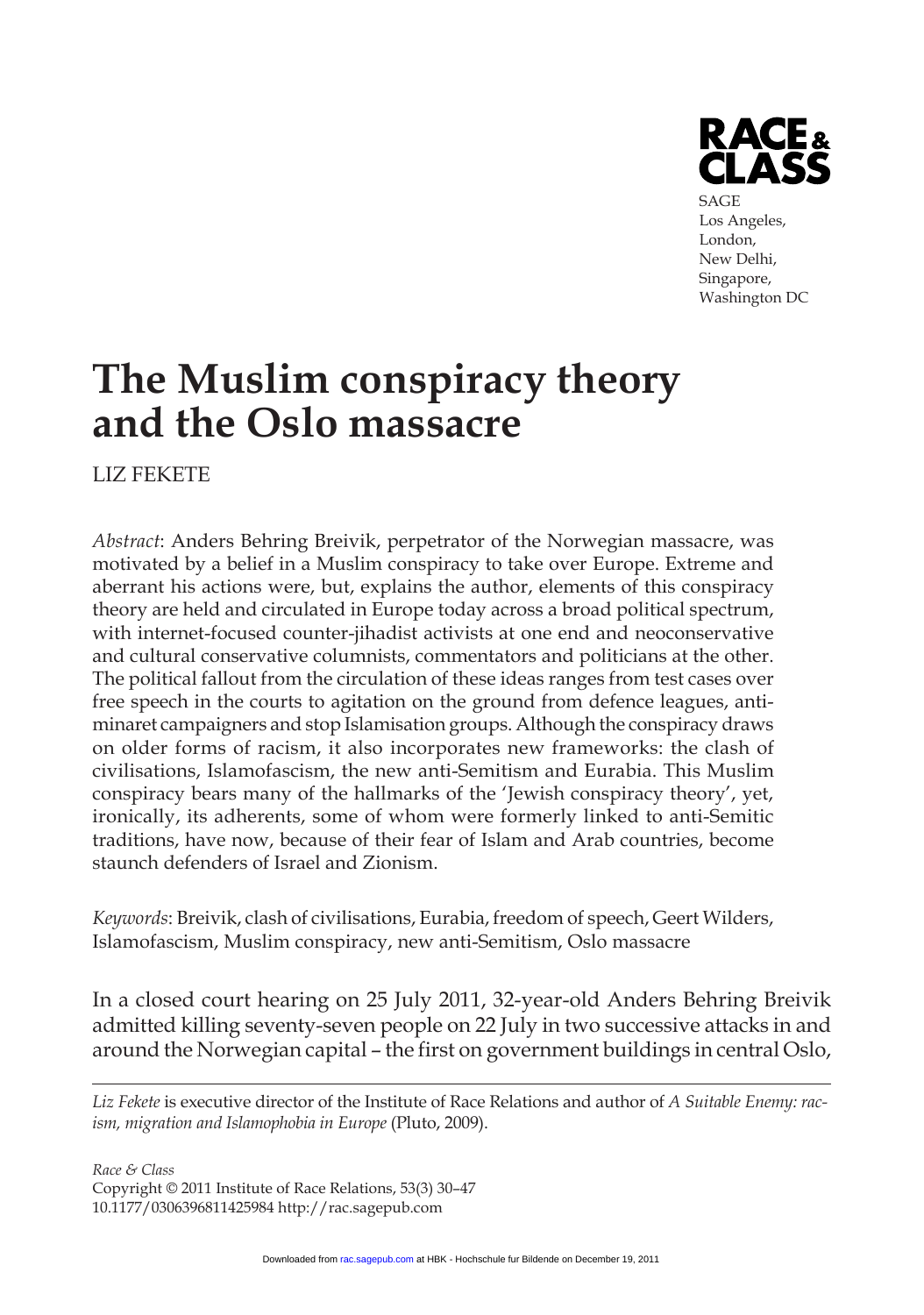the second on the tiny island of Utøya, 38km from Oslo. But he denied criminal responsibility on the basis that the shooting spree on the Norwegian Labour party summer youth camp, which claimed sixty-nine lives, was necessary to wipe out the next generation of Labour party leaders in order to stop the further disintegration of Nordic culture from the mass immigration of Muslims and kick-start a revolution to halt the spread of Islam. Even before his court appearance, political analysts and anti-fascist monitors had been investigating Breivik's motives, sifting through numerous online postings and, crucially, analysing his 1,500-page manifesto written in English under the pseudonym Andrew Berwick.1 Entitled *2083: a European declaration of independence*, he had sent it out to 1,003 counter-jihadist and far-right extremists across Europe ninety minutes before he embarked on his killing spree.

This article identifies the various elements in the Islamic conspiracy theory that Breivik drew on, its discursive frameworks, its key shapers and followers. The extreme-right politicians, counter-jihadists and other political commentators that Breivik cites in *2083* have been anxious to distance themselves from his actions and establish that they do not support violence. They describe him as a loner, a violent psychopath and a freakish aberration. But the myths that Muslims, supported by liberals, cultural relativists and Marxists, are out to Islamicise Europe and that there is a conspiracy to impose multiculturalism on the continent and destroy western civilisation are peddled each day on the internet, in extreme-right, counter-jihadist and neo-Nazi circles. I also examine certain intellectual currents within neoconservatism and cultural conservatism. For, although these intellectual currents do not support the notion of a deliberate conspiracy to Islamicise Europe, they are often used by conspiracy theorists to underline the righteousness of their beliefs and actions.

#### **Shaping a conspiracy**

Breivik started out as a member of Norway's anti-immigrant Progress party.<sup>2</sup> Today, seriously embarrassed by the publication of various videos and photographs believed to be from around 2002, which show Breivik at parties with a number of individuals who are now senior politicians in the party, it appears to have bethought itself and promises that its approach in future election campaigns will be more thoughtful.<sup>3</sup> We know that Breivik soon became disillusioned with the Progress party because it was not radical enough. He became a member of the Nazi web forum Nordisk (Nordic), which has more than 22,000 (mainly Scandinavian) members. In his manifesto, he claimed to have adopted the philosophy of the Vienna School of Crusader Nationalism, praising the Stop Islamisation movements of Europe and the US and counter-jihadist websites such as Atlas Shrugs (run by Pamela Geller), Jihad Watch (run by Robert Spencer, whom Breivik cites sixty-four times) and the Gates of Vienna (whose operator goes under the pseudonym Baron Bodissey). Breivik also claimed to be greatly inspired by the defence leagues springing up across Europe. He supported the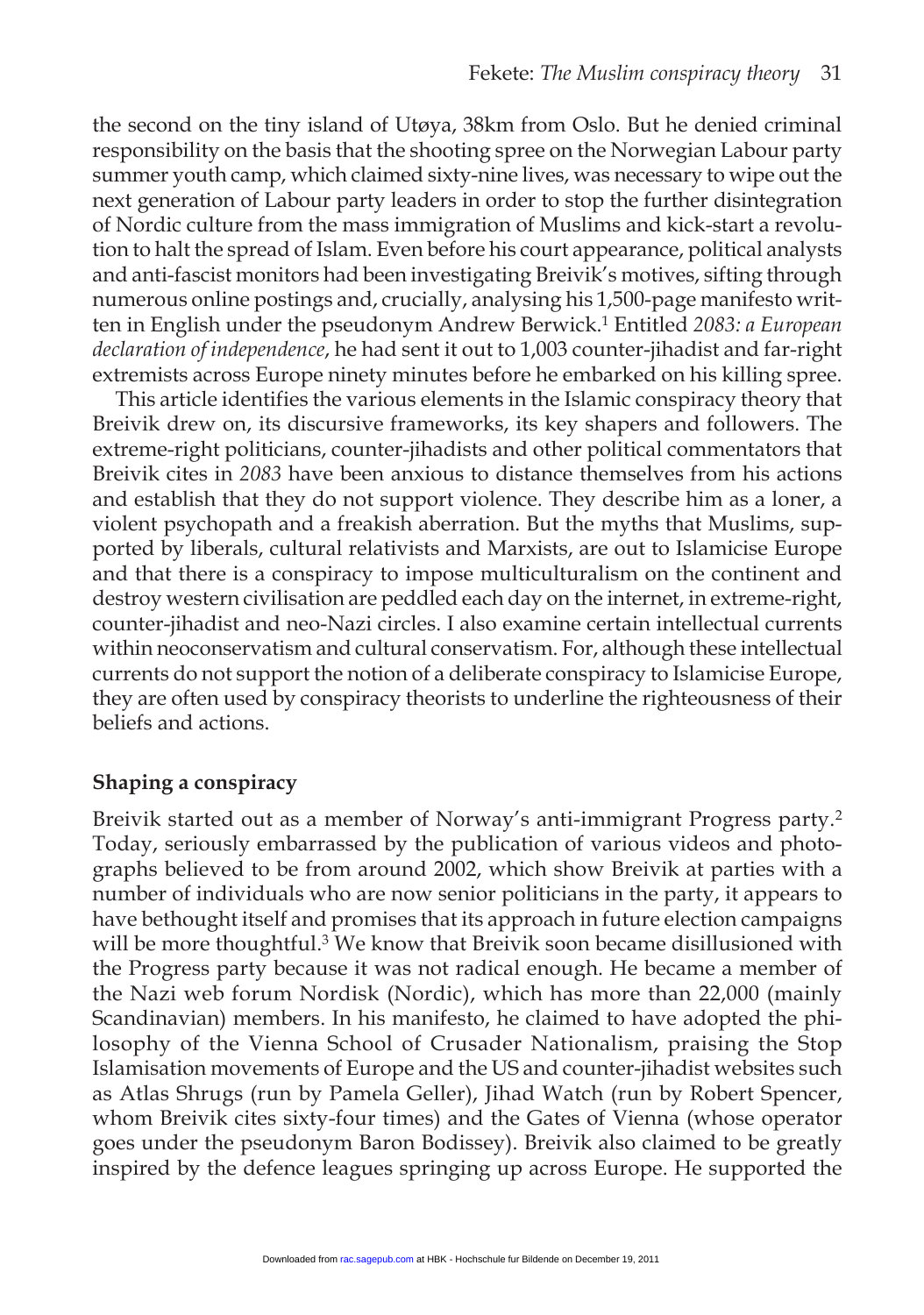Norwegian Defence League and seemed particularly keen on the English Defence League (EDL), which was funded by Christian fundamentalist millionaire Alan Lake,<sup>4</sup> who, following the murders, wrote on his 4Freedoms website that Breivik, 'did this attack to protest against the way that Islam is taking over large parts of Europe. By attacking the leftist politicians that are enabling this, the chickens have actually come home to roost.'5

As the *Guardian*'s online religious editor Andrew Brown has pointed out, counterjihadist websites promote a 'rolling cauldron of stories from all over the world to illustrate the treachery and violence of Muslims, and the criminal weakness of liberals'.6 They also provide ammunition for neo-Nazis and violent ultrapatriotic defence leagues (such as the EDL), which, in turn, run thousands of websites. (In Germany alone, far-right groups run some 1,000 websites and thirty-eight online radio stations.7) The views promoted by counter-jihadists and neo-Nazis are also nourished by movements such as Stop Islamisation of Europe (SIOE) and Stop Islamization of America (SIOA), run by Pamela Geller and Robert Spencer, which bears the motto 'Racism is the lowest form of human stupidity, but Islamophobia is the height of common sense'. Breivik declared himself in favour of the Stop Islamisation movements and also mentioned in positive terms the True Finns (several of whose members were sent the manifesto by Breivik), the British National Party (BNP) and, in Germany, the National Democratic party, the Deutsche Volksunion and the Republikaner. (Tanguy Veys, a Vlaams Belang MP, was also sent a copy of the manifesto.) The leader of the Dutch Freedom party, Geert Wilders, was cited in Breivik's manifesto on thirty occasions. He commented that Wilders was a possible ally, although Wilders would 'have to condemn us' (at the point of violence), 'which is fine. It is after all essential that they protect their reputational shields.'

Breivik's manifesto was signed AB Justiciar Knight Commander, cell 8 Knights Templar Europe. Throughout the document and in numerous online postings (where he used the pseudonym Sigurd Jorsalfar, a reference to the twelfth-century King of Norway), Breivik revealed his obsessions with the Crusades, the supposed threat to Christian Europe posed by Muslim immigrants and mainstream political leaders and the desire to see not only the deportation of all Muslims from Europe, but also from 'the West Bank and the Gaza Strip'. He described himself as a supporter of 'pro-Zionism/Israeli nationalism', and one of his key intellectual influences was Bat Ye'or, who first coined the term Eurabia and identified the threat of '*Dhimmitude*' or western subjection to Islam. Several neoconservative political commentators and thinktanks also draw, to varying degrees, on the notion of Eurabia, as do the Christian evangelical Pax Europa, which is behind many anti-mosque campaigns.<sup>8</sup> One of its German founders, René Stadtkewitz, has launched the Freedom party in Berlin to contest the September 2011 elections and to provoke an 'uprising' by people across Europe against 'growing Islamic influence'.9

In a 2008 study of counter-jihadism for the Royal United Services Institute, Toby Archer described it as a spectrum: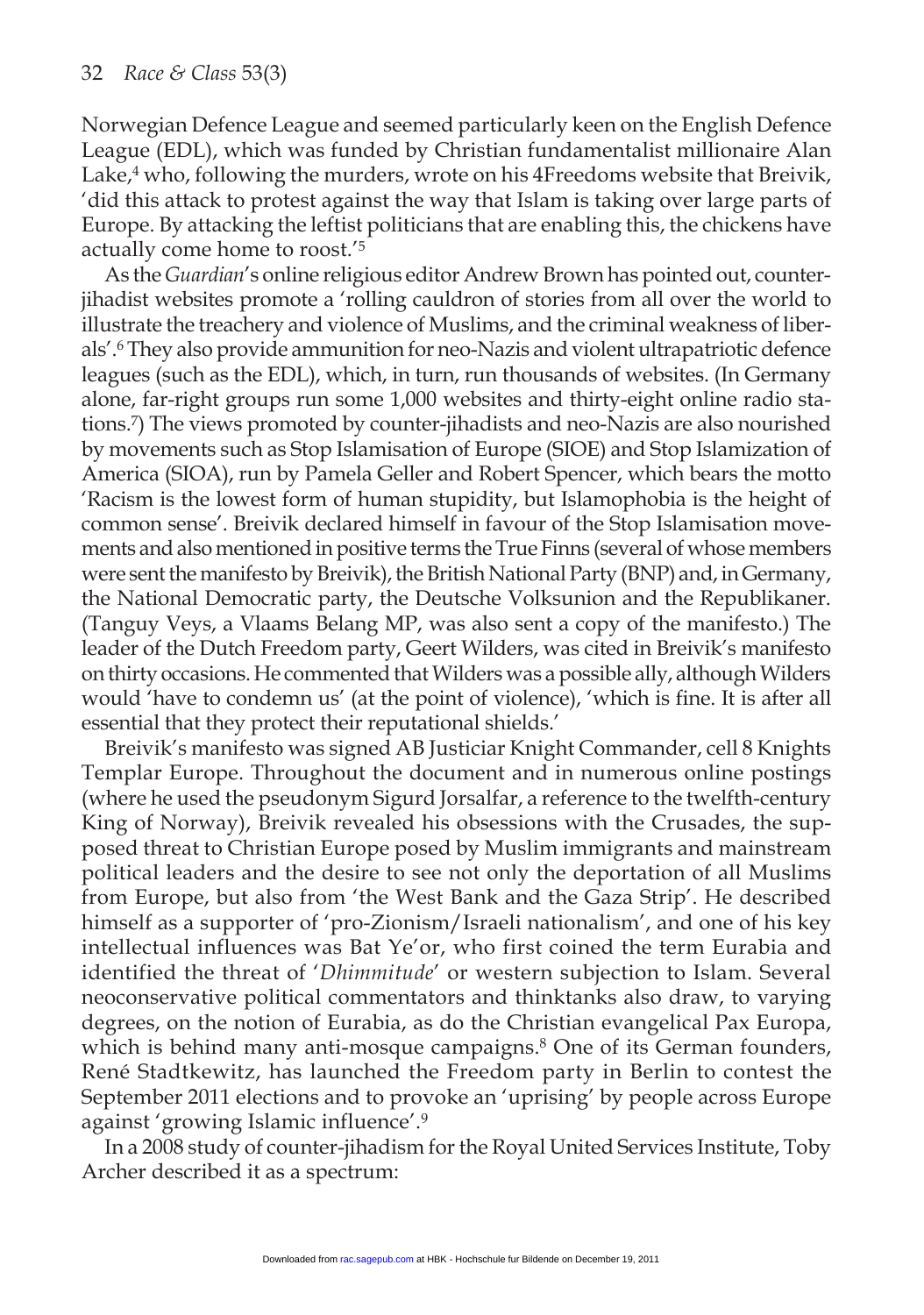At one end are the shrillest voices, with their dystopian fantasies of mayhem and civil war enveloping Europe as the continent becomes incorporated into a new Caliphate. They resemble the writers of the American neo-fascist militia movement, forever waiting for the beginning of the race-war and the chance to fight the "New World Order." At the other end of the scale are mainstream writers and politicians whose views are not dissimilar.<sup>10</sup>

Breivik's views, as outlined in his manifesto, resemble those of the American neofascist Militia movement, only with culture and religion replaced by race. He, too, predicted a European civil war in three stages, ending in 2083 with the execution of 'cultural Marxists' and the deportation of all Muslims. But, whereas Breivik saw himself as a political soldier in a revolution against Muslims, multiculturalism and civilisational decline, most counter-jihadists, while sharing much of Breivik's discursive frameworks and vocabulary, stop short of advocating violence as a means of achieving their goals.

At the other end of the spectrum are political commentators who write from a neoconservative or culturally conservative perspective. They do not directly support the idea that there is a deliberate conspiracy theory to Islamicise Europe and impose multiculturalism and they certainly do not advocate violence. Rather, they warn that through omission, through naivety, through an unwillingness to act or even recognise the dangers ahead, liberal elites leave Europe vulnerable to Islamisation. These commentators include, in the UK, Conservative education minister Michael Gove (author of *Celsius 7/7*), Douglas Murray (director of the Centre for Social Cohesion, associate director of the Henry Jackson Society and author of *Neoconservativism: why we need it*), the Christian Zionist, Baroness Caroline Cox (former education adviser to Margaret Thatcher), Melanie Phillips (columnist at the *Daily Mail*, formerly of the *Spectator* and author of *Londonistan: how Britain has created a terror state within*); and, in Germany, the philosopher and cynic Henryk M. Broder (writer at *Der Spiegel, Die Welt* and author of *Hurrah We Capitulate: on the desire to cave in*). For such neoconservative writers, combating Islamisation is also part of their duty, as intellectuals, to combat the kind of civilisational decline and sapping of the European creative spirit that the German writer and philosopher Oswald Spengler identified as the key threat to western civilisation in his 1918 text *The Decline of the West*.

These neoconservatives also share the counter-jihadists' and extreme Right's fascination with Israel as a muscular nation, uncorrupted by European decadence (that is, cultural relativism and hatred of its colonial past) and, thus, best placed to defend civilisational values in the face of the Islamic onslaught. Indeed, the extreme Right, which is uniting today under the banner of the International Freedom Alliance, has issued the Jerusalem Declaration<sup>11</sup> in support of more settlements in the West Bank and greater commitment to Israel as 'the centre of the fight against Muslims', on the basis that, 'if Jerusalem falls, Athens, Rome, Amsterdam and Nashville will fall'.12 An ardent defence of Israel is also very much part of the DNA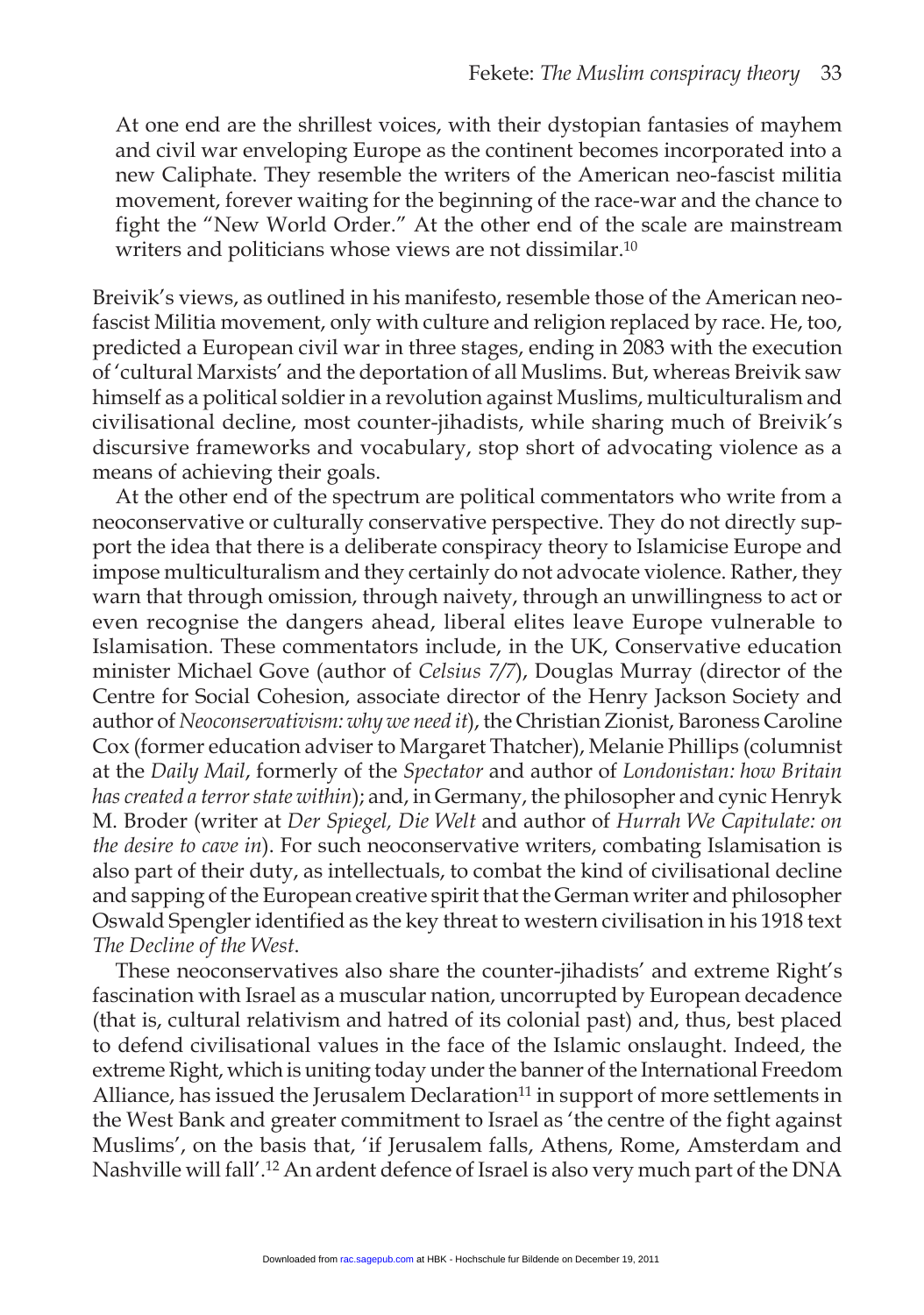of neoconservative commentators such as Douglas Murray, Baroness Cox, Melanie Phillips and Henryk M. Broder. 'There is no economic blockade [in Gaza]', declares Douglas Murray, adding that '[if] Gaza is a prison camp it's the only one in the world with luxury shopping malls' and 'Olympic style swimming pools'.13 Melanie Phillips, meanwhile, sees nothing wrong with settlement-building in the West Bank on the grounds that the settlements 'are built on land to which [Israel] is legally and morally entitled'.14

# **The essence of the conspiracy**

The first aspect of the 'theory' that Breivik draws upon is that Islam is a backward, warlike and criminal religion and that Muslims, through sheer force of numbers and back-door attempts to introduce Sharia, are bent on Islamising Europe. Under such reasoning, Islam the religion and political Islam are collapsed, and the history of the Crusades is served up as a horror story warning of the conquest to come. The most fanatical of those who fall for the conspiracy theory seriously believe that the circumstances today are exactly the same as during the Crusades, only, at that time, Christian Europe was under threat from war and occupation, whereas today the threat comes from the Muslim demographic and rising Muslim birth rates. Thus, in a footnote to *2083*, Breivik explained the significance of the date 2083, which is 400 years since the last siege of Vienna by the Turks. He then went on to quote Henryk M. Broder, who wrote that: 'After the defeats of Poitiers (732) and Vienna (1683), the Europeans are now defeated with the weapons of demography.'15 In postings on the Norwegian internet site Dokument.no,<sup>16</sup> Breivik wrote:

Show me a country where Muslims have lived at peace with non-Muslims without waging Jihad against the Kaffir (dhimmitude, systematic slaughter or demographic warfare)? Can you please give me ONE single example where Muslims have been successfully assimilated? How many thousands of Europeans must die, how many hundreds of European women must be raped, millions robbed and bullied before you realise that multiculturalism and Islam cannot work?17

The anti-mosque and anti-minaret campaigns that have mushroomed in the last five years in every European country often quote the threat posed by the Muslim demographic and the innate desire of an aggressive 'sect' to impose a criminal religion. They argue that, if all Muslims are political Islamists out to Islamicise Europe and introduce the kind of Sharia law practised in the tribal areas of Afghanistan, then all signs of visible Islam (mosques, minarets, veils) must be banned. For instance, the Swiss People's Party (SVP) deputy Oskar Freysinger, secretary of the Stop the Minarets movement in Switzerland, describes minarets as a 'symbol of political and aggressive Islam … a symbol of Islamic law'. And extremeright election propaganda across much of the European continent over the last year has replicated the SVP poster in favour of a ban on minarets, which depicted a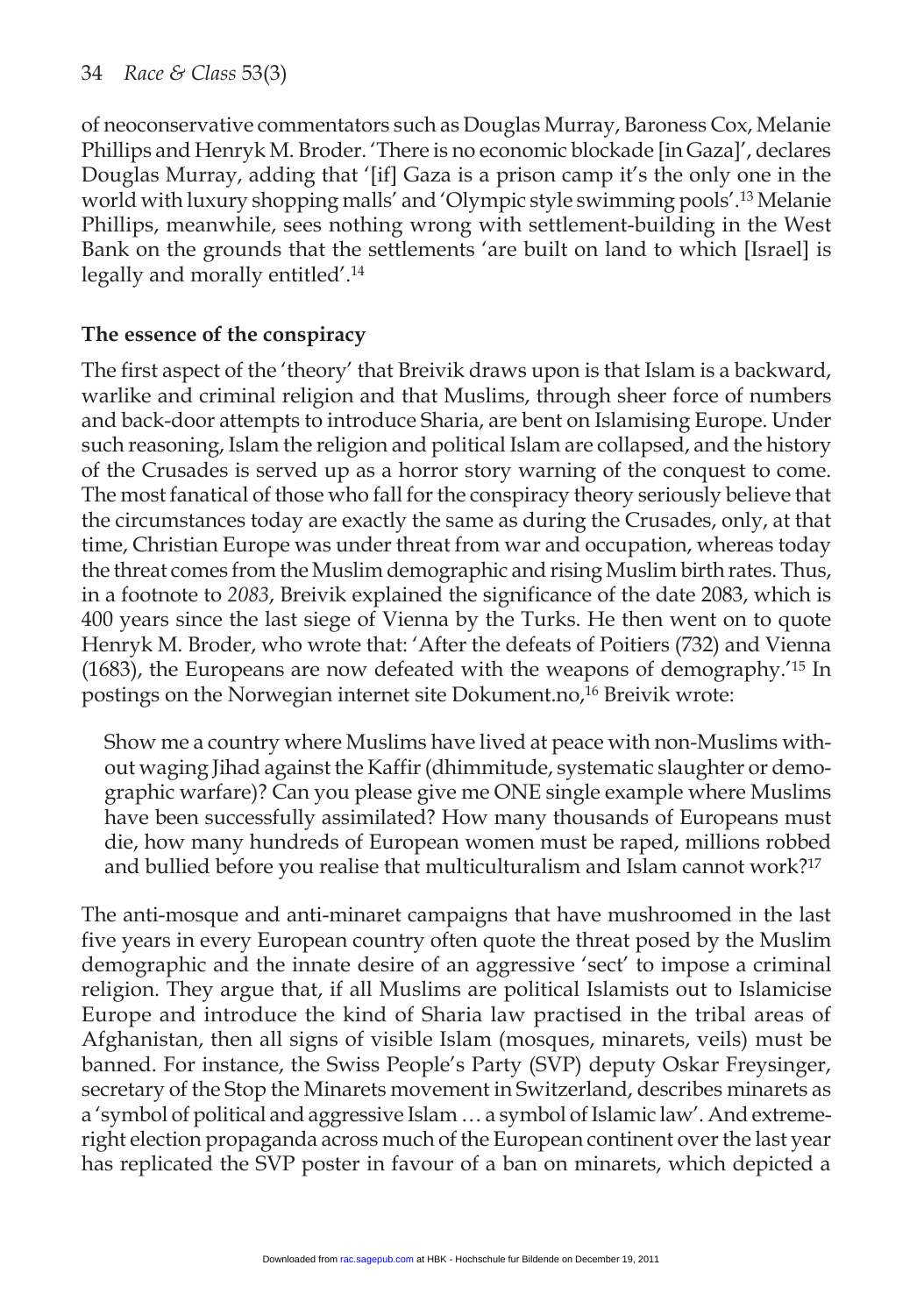woman wearing a burka against a background of a Swiss flag upon which several minarets resembling missiles were depicted.

By linking any sign of being Muslim to a homogeneous and repressive force that is said to be global Islam, the extreme Right portrays Islam as a political and criminal ideology that, in the name of security, must be cordoned off from the body politic. Geert Wilders and his supporters argue that there is an Islamic essence, at odds with modernity, at the heart of which lies the Qur'an. As all Muslims believe that the Qur'an is the literal word of God and will not accept that the Qur'an is open to human interpretation in order to apply it in different times and places, all Muslims are fundamentalists. The only good Muslim is an ex-Muslim, according to this way of thinking.18

The idea that the Islamic religion immediately transmogrifies into something criminal and dangerous to a country runs right across the spectrum. Hence, the mayoral candidate for Silvio Berlusconi's centre-right party in the recent Milan election opposed the creation of a mosque in central Milan on the grounds that it would 'create a centre of attraction for Islamic groups from all over Italy who would then become uncontrollable'.19 And British neoconservative Douglas Murray of the Centre for Social Cohesion, speaking at a debate in Athens (sponsored by the British Council and Intelligence Squared) on whether the creation of an official mosque would be a good thing, argued against the motion on the grounds that the history of Muslim migration to the UK had meant that all negative things associated with Islam had landed on London's doorstep.20 (Sadly, there is no central mosque in Athens, and Muslims, forced to pray in makeshift prayer rooms, have been subjected to a number of arson attacks by neo-Nazi sympathisers.)

But those who see an Islamic conspiracy sew up the issue so that Muslims can never win. They suggest that Muslims, who do not signal their Muslimness (for example, by wearing religious clothing), are merely *posing* as modern, progressive and westernised. They are, in fact, camouflaged, and this makes them the more dangerous. (Interestingly, Jean-Marie Le Pen made much the same point when refusing to support the ban on the hijab on the grounds that it made it that much easier to identify Muslims.) The accusation repeated time and time again by antimosque campaigners is of 'hidden intentions' or 'double speak'. Hence, Valentin Kusák of the AntiMešita movement in the Czech Republic region of Hradec Králové states that: 'Muslims are lying to us about their intentions, after all, that is what the Koran orders them to do in relationships with "infidels".'21 (Another typical example of this genre of argument is the book *Brother Tariq: the doublespeak of Tariq Ramadan* by Catherine Fourest, with a foreword by Denis MacShane.) It should be noted that the idea of being in camouflage – changing appearance to blend in – was a key aspect of the Jewish conspiracy theory.

# **Defiling the Qur'an and the Prophet**

Implicit in the criminalising of the religion is the essentialising of Islam. It is depicted as the same across centuries, backward and barbaric since the time of the Prophet,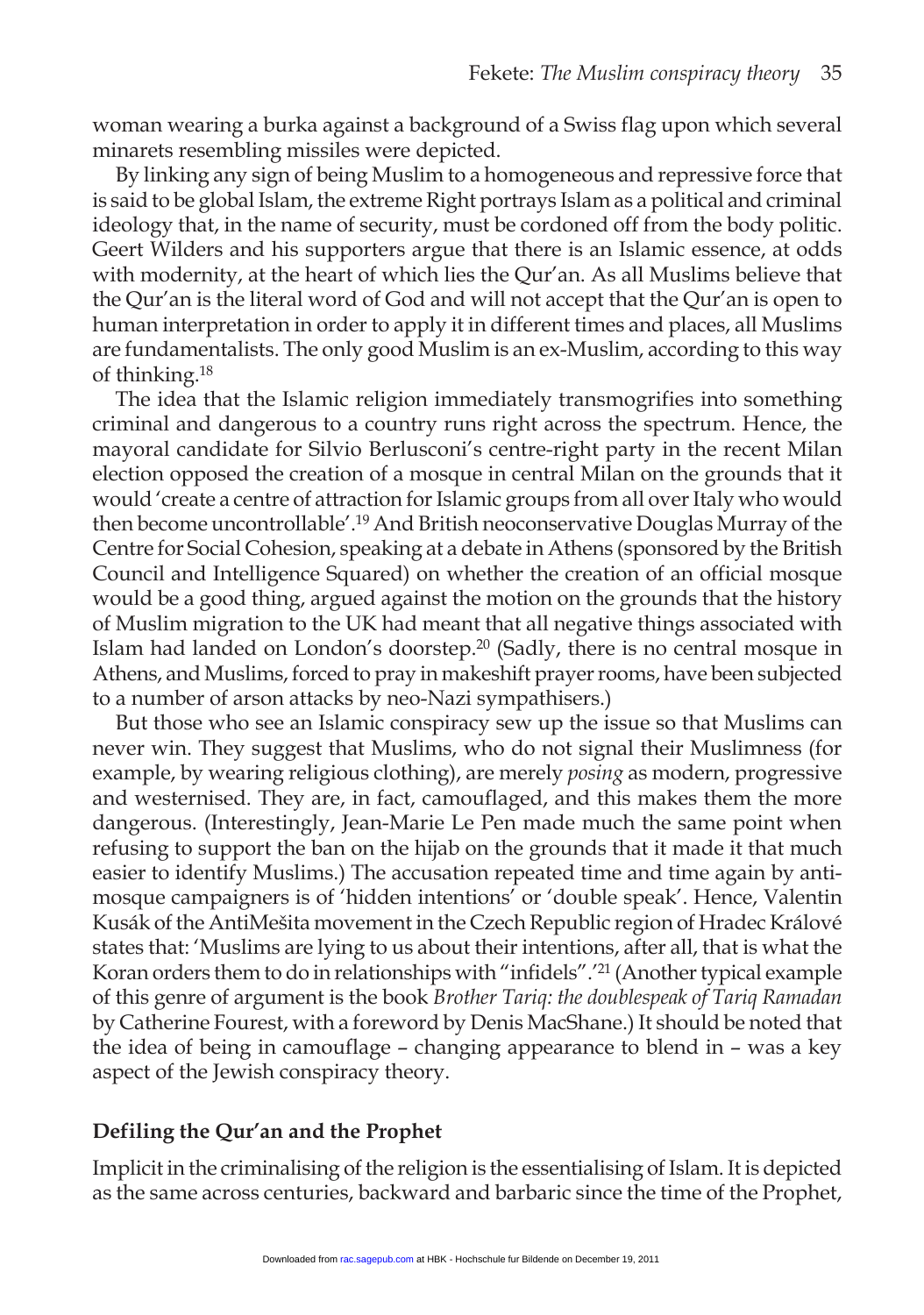unable and unwilling to adapt to different historical and cultural settings. The concrete and the real are discarded in favour of sweeping statements and assaults on fundamentalists (there is no allowance for any other Islamic interpretation), who aim to introduce Taliban-style Islam to Europe. It is, thus, inevitable that Islamophobes will seek to ban not just mosques and minarets, but the Qur'an itself.

For people like Geert Wilders, it contains the same totalitarian power and hateful message as *Mein Kampf*; indeed, it is Wilders more than anyone else who has pieced together the various parts of the Islamophobic jigsaw into one simple and easily understandable anti-Muslim message. His seventeen-minute film *Fitna*, made in 2008, was widely shown on the internet. (It was also shown in 2009 at the House of Lords at a meeting hosted by Baroness Cox and Lord Pearson of Rannoch, chair of the United Kingdom Independence party.) In much the same way as Joseph Goebbels' *The Eternal Jew* sent subliminal messages to Germans about the threat posed by Jews through the juxtaposition of images, *Fitna* juxtaposes images of September 11 and other terrorist acts with verses from the Qur'an in order to get across Wilders' message that it is no different from *Mein Kampf*.

Neo-Nazis and members of groups like the EDL translate such a message into simplistic acts of vandalism and hate against mosques. In Styria, Austria, for instance, graffiti 30m long and 1m high was painted on the outside wall of the Mariazell Basilica in Volkingen, stating that the 'Koran is the bible of the devil' and 'the devil appears on the horizon'. But Wilders' message also has purchase with neoconservative commentators, for whom he is a brave iconic figure. In calling for such solidarity, they (advertently or inadvertently) play up to a Muslim conspiracy theory. Although they *do not* imply that there is a European-wide plot by politicians, judges and the media – in cahoots with Muslims – to censor and condemn all those, including Wilders, who criticise Islam, they *do* imply that liberal elites, through their weakness and misguided liberalism, aid Islamisation through upholding incitement or hate crime laws, for instance. Thus, when Wilders appeared in an Amsterdam court room on charges of incitement to hatred, Douglas Murray wrote an urgent SOS to *Telegraph* readers, warning them that: 'The trial has unparalleled significance for the future of Europe', for, 'it is not just about whether our culture will survive, but whether we are even allowed to state the fact that it is being threatened.'22 And the University of Leiden doctoral student and current darling of conservative forums, Thierry Baudet, wrote in the *Trouw* newspaper that there had been years of intolerance of any criticism of Islam, with sworn opponents of Islam condemned for expressing their views. He concluded by asking rhetorically whether Wilders was not now Europe's Voltaire.23

Then there is the abuse of the Prophet himself and, therefore, of all his followers. As the argument goes, the Prophet Muhammad took a 9-year-old wife; therefore, the Prophet was a paedophile. As the Prophet was a paedophile and all Muslims follow the Prophet, all Muslims are paedophiles. In the UK, the BNP and the EDL make much of the Muslim paedophile theme. A BNP petition is entitled, 'Take Action Against Muslim Grooming – NOW', while the EDL states on its website that most child sex offenders are Muslim because Muslim men take their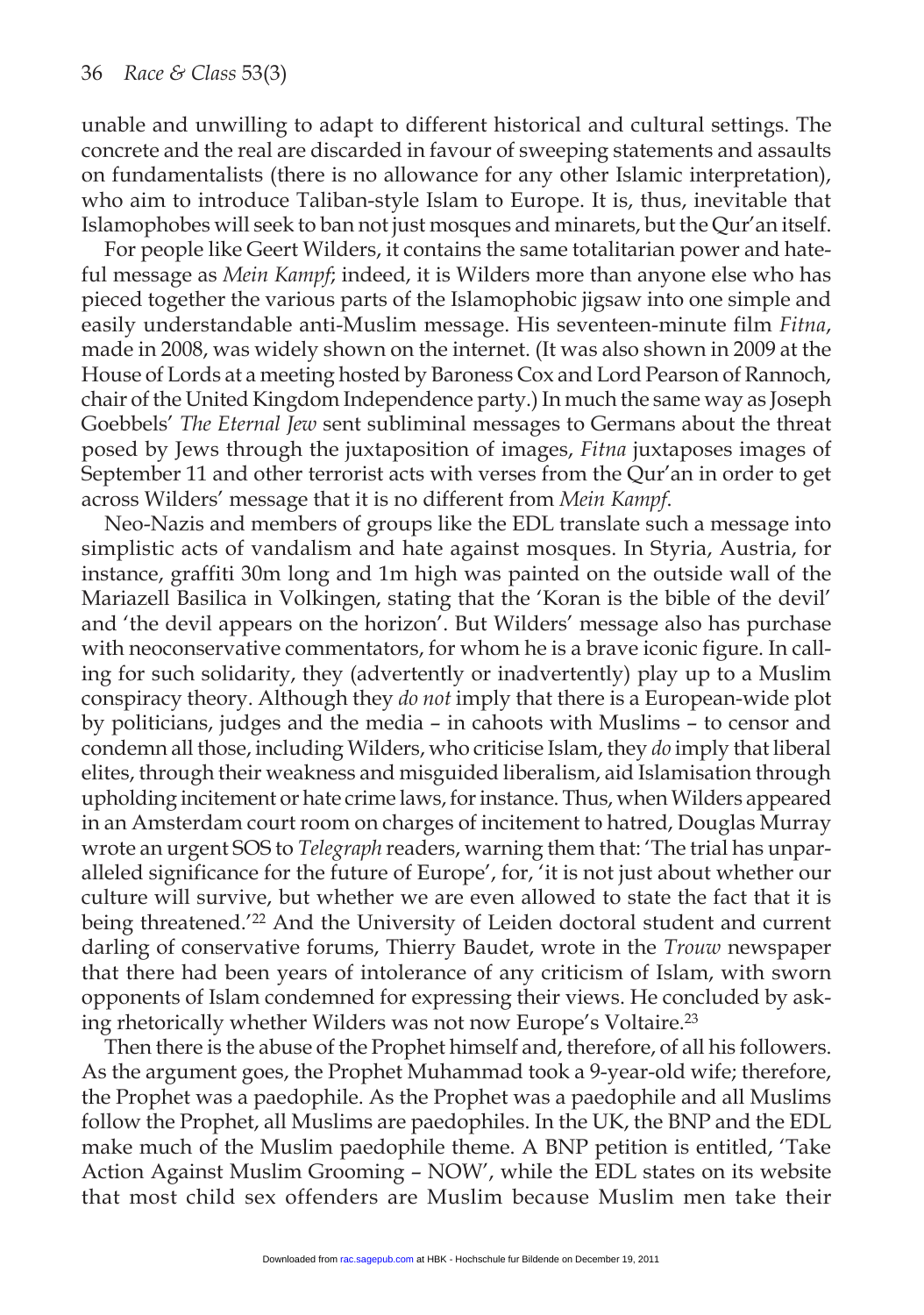inspiration from the Prophet Muhammad who was a serial murderer, torturer and rapist. 'The UK has a significant problem with Muslim paedophiles who prey upon English girls and contemptuously abuse them', the EDL states, adding that this 'stems directly from the example of their violent paedophile prophet Mohammed'. In an interview with a Lancashire EDL member posted on YouTube, a barely coherent supporter warns that 'Islamic rape camps' are being established across Lancashire, once again echoing Breivik's injunction, 'how many hundreds of European women must be raped … before you realise that multiculturalism and Islam cannot work?'

It's not so easy now, following Breivik's actions, to dismiss such views as simply ignorant and harmless. Today, such ideas are in danger of travelling from the far Right to the mainstream, thanks to intervention by the extreme Right and those conservatives, liberals and dogmatic secularists who believe that an absolute right to free speech frees them to mock and abuse Muslims without fear of prosecution.24 Murray's *Telegraph* columns and his numerous public speeches are peppered with references to the stupidity of his opponents. Ridiculing an advertising campaign on a Muslim website aimed at promoting the message that Islam is a peaceful religion, Murray tells *Telegraph* readers that:

The site is well worth a visit. It's 'Who was Muhammad?' section is particularly delicious. There are sections on Mohammed 'the orphan', Mohammed 'the shepherd' and Mohammed 'the husband'. There are, sadly, no sections on Mohammed 'the war criminal' or Mohammed 'the close friend of a little girl'.25

But Murray is only one of many radical European conservatives and other freedom of speech absolutists who believe that 'Muslims of Europe have let down Europe'. The way to rectify this is for every Muslim to accept that 'you have no right in this society not to be offended … you have no right to have more … hate crime laws, or hate speech laws just to defend Islam' because 'a society in which even your deepest feelings can be trodden upon is the only society worth living in.'26 Geert Wilders led the way in testing anti-incitement laws and, through evading conviction, successfully established his right to say exactly what he wanted. Following his acquittal, in July 2011, on charges of inciting hatred and discrimination, he told the press that it was sometimes necessary to be coarse and denigrating in public debate.<sup>27</sup> Another right-winger to court prosecution was Elisabeth Sabaditsch-Wolff, an Austrian lecturer and member of Pax Europa, who was fined for inciting hatred and 'vilification of religious theories' after comments she made in 2009 in Vienna at a meeting hosted by the extreme-right Freedom party.28 There she described the Qur'an as 'evil' and implied that the Prophet was a paedophile. The next to court prosecution was Lars Hedegaard, author of *Muhammad's Girls: violence, murder and rape in the house of Islam*, Chairman of the Danish Free Press Society and a board member of the International Free Press Society. (Other board members include Geert Wilders, Eurabia-ist Bat Ye'or and counter-jihadist Robert Spencer.) In a December 2009 interview, Hedegaard, then a member of the Danish People's Party,29 commented that Muslims 'rape their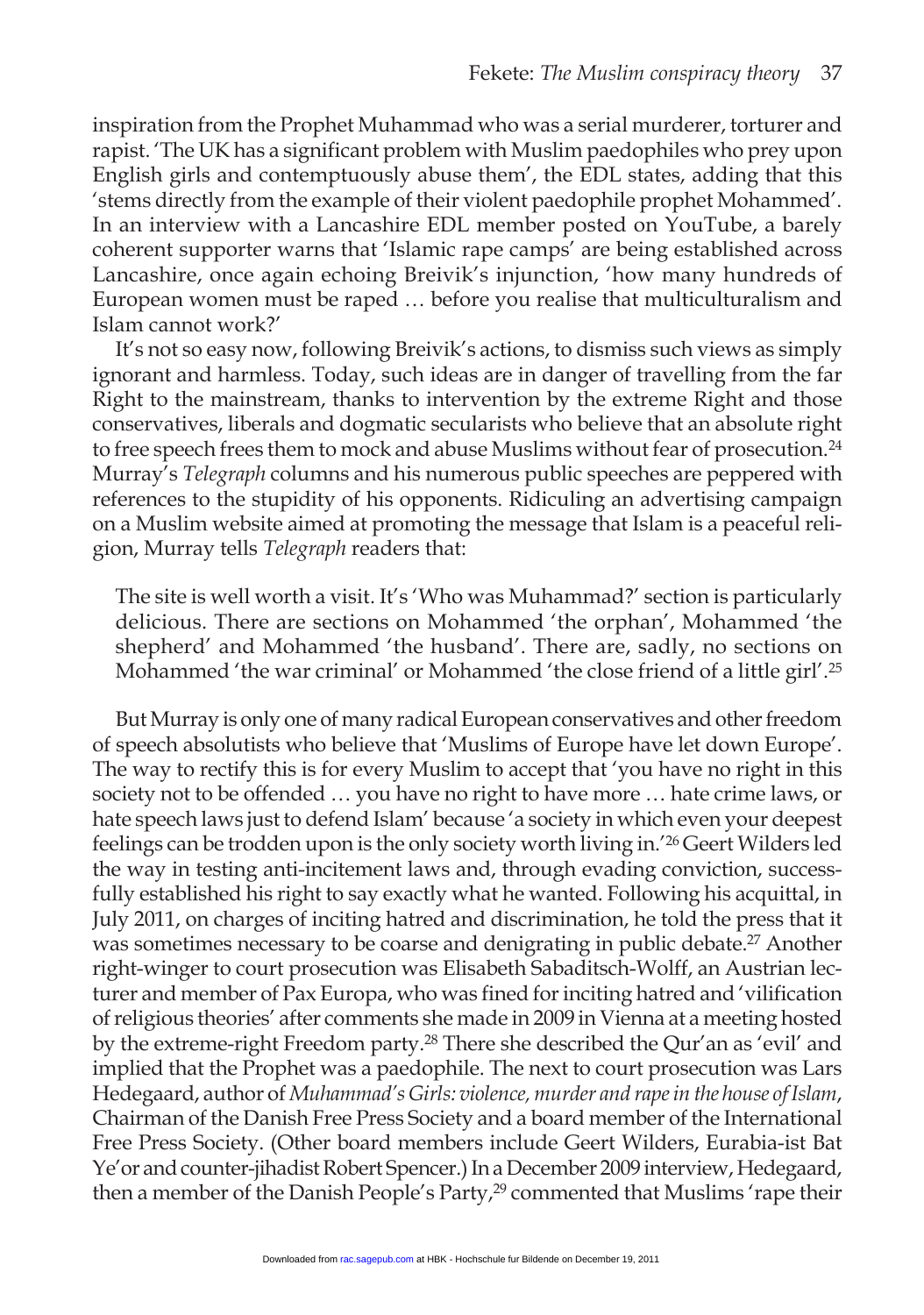own children. It is heard of all the time. Girls in Muslim families are raped by their uncles, their cousins or their fathers.' He also stated that: 'Whenever it is prudent for a Muslim to hide his true intentions by lying or making a false oath in his own or in Islam's service, then it is OK to do it.'30 Another Danish People's Party politician, Jesper Langbale, leapt to Hedegaard's defence and was also prosecuted (and fined, after the lifting of his parliamentary immunity) for saying that: 'Muslims kill their daughters over crimes of honour and then turn a blind eye while they are raped by their uncles.'31

These extreme-right campaigners intend to push the boundary of incitement laws in the hope that, if individuals successfully defend themselves against prosecution (as Wilders recently did), freedom of speech will emerge as the absolute freedom under which all other freedoms will be subsumed. But, as A. Sivanandan has warned, 'absolute freedom can lead to absolutism. Hitler used freedom of speech and the democratic process to end democracy. The fascist parties of Europe today have the same strategy.'32

There is a thin line between legitimate, robust, but offensive criticism and illegal racial or religious incitement – a line of which people like Hedegaard and Wilders appear to be aware. But the neoconservatives and the free speech absolutists, apparently without compunction, egg them on. For it is they who elevate an issue or story from basic provocation to, on the one hand, the 'noble' cause of free speech, or, on the other hand, the patriotic duty of public intellectuals to stem civilisational decline. As Douglas Murray puts it: 'Europe can only save itself, if it unambiguously stands up for its values and rediscovers absolutism in defence of these values.'33

In the name of freedom of expression, the extreme Right seeks to wrongfoot the offended, provoke them into a 'violence of the violated',34 which can then be used to justify a further clampdown on civil liberties.35 In this, it is aided by neoconservatives' contempt for liberalism. It's hard to see anything noble in Hedegaard's claim that Muslim men rape their children, but, true to form, *Spectator* columnist Melanie Phillips rushes to the side of a persecuted 'campaigner for freedom of speech' who is being burned at the 'legal stake for heresy' by the 'Danish thought police', while progressives, in cahoots with radical Islamists, are 'either helping pile up the faggots for their fire or looking the other way'.36 In this way, speaking out provocatively is presented as the work of brave members of the intelligentsia, whose commitment to freedom stands in direct contrast to the wishy-washy behaviour of weak liberals and cultural relativists who practise the 'self-censorship' that emerges from fear of Islam. Themselves deploying a writing style that is both aggressive and confrontational, these 'brave' intellectuals warn us repeatedly that intolerance and aggression are, in fact, associated with Islam.37 Meanwhile, prosecutions of Wilders and Hedegaard are presented as evidence of a totalitarian system wherein a triumvirate of the political, law and order and media classes is appeasing Islamofascists, or, as Elisabeth Sabaditsch-Wolff, describing her prosecution in Austria, put it: 'The political process is more effective than the methods of the Nazis, the fascists or the Communists because it is carried out smoothly and peacefully. No need for the concentration camps, the gulags, the mass graves or the bullet in the neck in the middle of the night.'38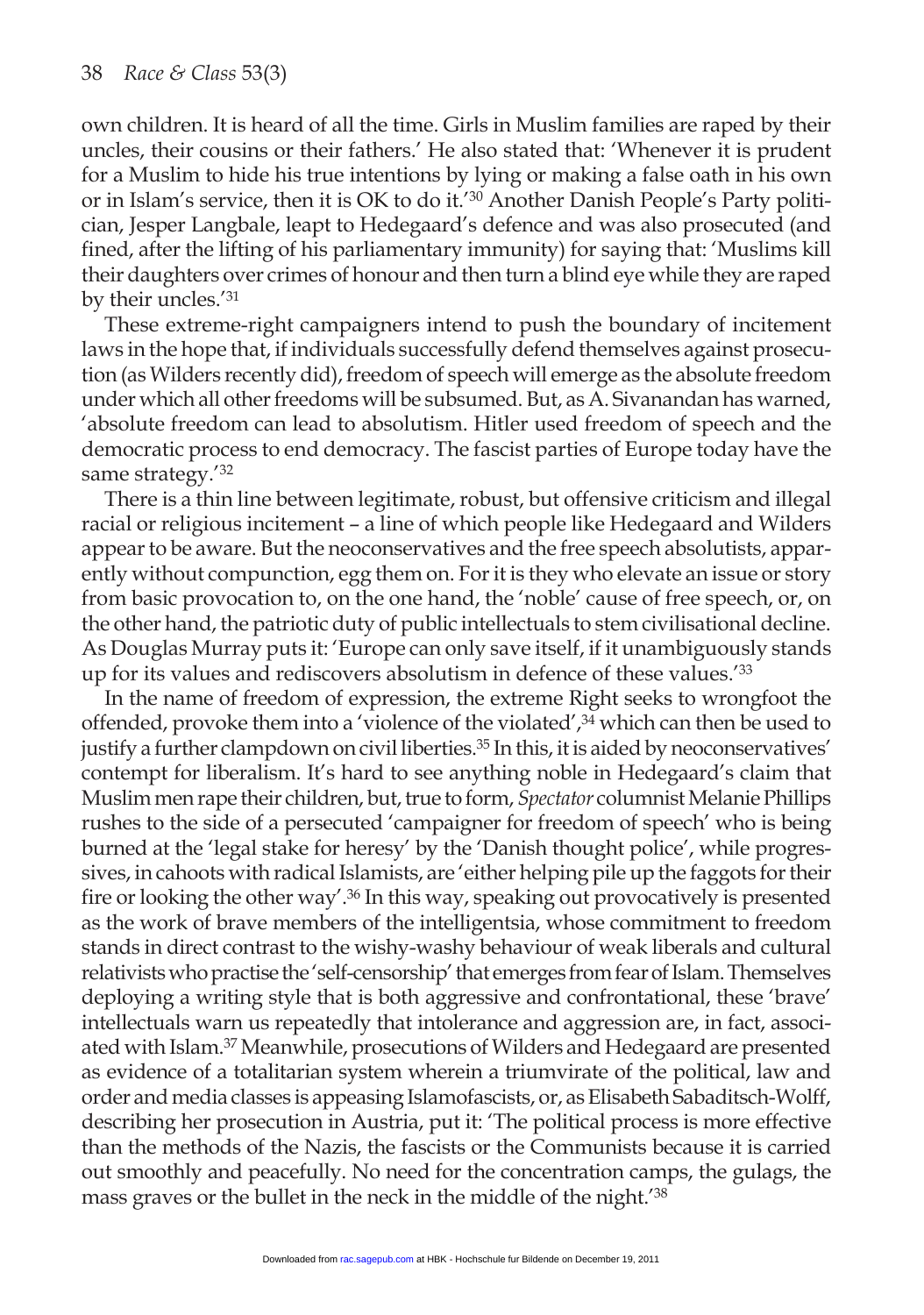#### **The underpinning of the conspiracy**

The conspiracy theory that Muslims are out to Islamicise Europe utilises relatively recent concepts and discourses of the 'clash of civilisations', 'Islamofascism', a 'new anti-Semitism' and 'Eurabia'. But such concepts, in the UK at least, have been grafted onto the anti-anti-racism and anti-cultural relativism frameworks that were established and normalised by the Thatcherite New Right during the 1980s, just as a crude and virulent anti-Arab racism also emerged in the popular press after the oil price hike of the 1970s, followed by local events such as the Iranian embassy siege (1980), the killing of WPC Fletcher outside the Libyan embassy (1984), the Rushdie affair (1989) and the first Gulf war (1991). From the late 1980s, and especially after the Rushdie affair, anti-Arab vitriol was to morph into an overtly anti-Muslim racism.

Breivik's manifesto was replete with attacks on the utopian self-destructive fantasy of multiculturalism, which holds that all cultures are equal and would, in Breivik's words, lead to the 'entire loss of our civilisations' unless 'destroyed and swept into the dustbin of absurdity where it belongs'. Such views are very familiar to a UK audience. It was essentially during the Thatcher government, from 1979 onwards, that key rightwing philosopher-thinkers and ideologically bound thinktanks, to which ministers were linked, began to embrace and promote a new racism based not on biological superiority, but on the dangers of cultural difference.39 Concepts such as the clash of civilisations had their roots in the kinds of critiques being mounted against 'cultural relativism' and the downplaying of British values by a host of rightwing thinkers, collectively described as the New Right.40 Some of the same New Right figures are active today in defence of the freedom to denounce Islam. For example, Baroness Cox, co-author of the anti-communist *Rape of Reason* against teaching at the Polytechnic of North London in 1975, adviser on education to Margaret Thatcher and the *Daily Mail*, introducer of a clause on Christian education into the Education Reform Bill, has written and campaigned extensively on behalf of Christian minorities worldwide. It was she who was responsible, in February 2009, for inviting Wilders to show his controversial film *Fitna* in the House of Lords. If Paul Johnson, one of Thatcher's closest advisers, was a key columnist on the *Daily Mail* and *Spectator* in the 1980s, now it is his son, Daniel, who carries the family's rightist flag as editor of the Social Affairs Unit's magazine *Standpoint*. 41 It is worth noting that outlets such as the *Spectator*, the *Sun*, the *Daily Mail*, the *Express*, the *Telegraph* and the *Times*, which gave prominence to New Right thinking in the earlier period, are those providing space to writers who buy into key aspects of the conspiracy theory, particularly the notion of Eurabia.

Yet the fact that, as has been indicated, an explicit anti-Arab and anti-Muslim racism was being constructed in the UK, particularly by papers like the *Sun* for some twenty years, has been largely overlooked by experts researching the rise of counter-jihadist networks and defence leagues today. In the UK, for example, where the EDL (formed in 2009) has targeted the events of tiny extremist Muslim organisations (such as that led by media-hungry fanatics like Anjem Choudary), it has become *de rigueur* for commentators to divorce its emergence from the history of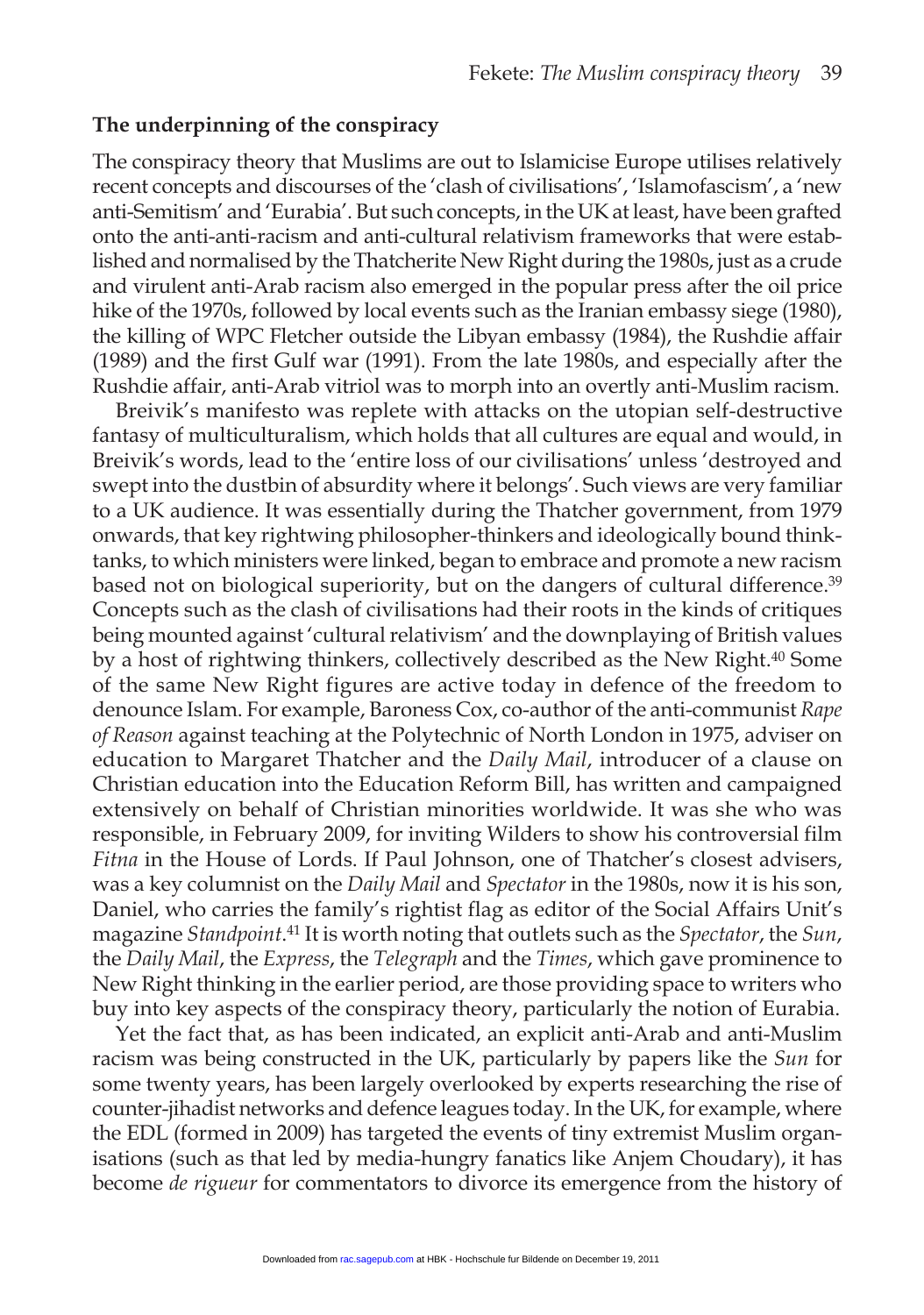racism and fascism in the UK. Instead, its rise is attributed solely to 'cumulative extremism' (Islamist extremism sparking off a retaliatory extremism). Such a view is not just ahistorical, but provides a very partial context for understanding the appeal of such groups.

For, the EDL is a pro-war, ultrapatriotic party, the extremism of which has also been shaped by a generalised populist anti-Arab racism. And now, after eleven years of foreign policy interventions in Muslim/Arab states and successive anti-terrorist laws, there is a much wider popular culture of nationalism and jingoism, with the role of 'our troops' uncritically glorified in the press, on TV and at sporting events.

### *Clash of civilisations*

It was, of course, September 11 and the 'war on terror' that led, at the level of ideas and discourse, to the creation of 'new' frameworks that essentialise Islam and demonise Muslims. First, the 'clash of civilisations' thesis. Counter-jihadists start from a belief in a hierarchy of civilisations, with western European civilisation on the top. They draw on the clash of civilisations thesis, which is associated with a group of American academics (including Bernard Lewis and Samuel Huntington), who, from the 1990s onwards, wrote a series of essays in support of American and Israeli foreign policy goals in the Middle East.42 Bernard Lewis – who went on to develop the 'new anti-Semitism' thesis (see below) – used the term 'Muslim rage' to denote the supposedly essentialist elements of the modern Arab psyche. Using pseudo-psychology as political analysis, Lewis suggested that the backwardness of Arab culture and economy was leading to feelings of enmity and rage directed at American, Israeli and European targets. Lewis's essay 'The roots of Muslim rage' was then taken up by Samuel Huntington, who, in a seminal piece in *Foreign Affairs* (summer 1993), argued that, with the cold war over, world politics had entered a new phase in which the fundamental source of conflict was not primarily ideological or economic, but cultural, with 'the principal conflicts of global politics' occurring between nations and groups from different civilisations. Within this, Huntington gave primary focus to the clash between Islam and the West, concluding that the fault lines between civilisations would be the battle lines of the future. Later, in 'Who are we? The challenges to America's national identity', Huntington warned that 'America's Christian, Anglocentric' identity was threatened by the 'Mexicanization' of the population, arguing that 'the mixing of races and hence culture' represented 'the road to national degeneration'.43

Huntington's essay on national identity echoed the fears of the earlier racial hygienists that interracial marriage would lead to poor racial stock. But Huntington and Lewis also re-established the old binaries of Orient vs Occident, East vs West, them vs us, whereby vast geographical, cultural and political expanses are reduced to two imagined cultural regions. There is no complexity in Huntington's and Lewis's vision, and it is not difficult to see, embedded within their frameworks, a continuation of the old colonial mentality in which the rational and individualistic culture of 'the West' is treated as 'an exception in the history of mankind' at the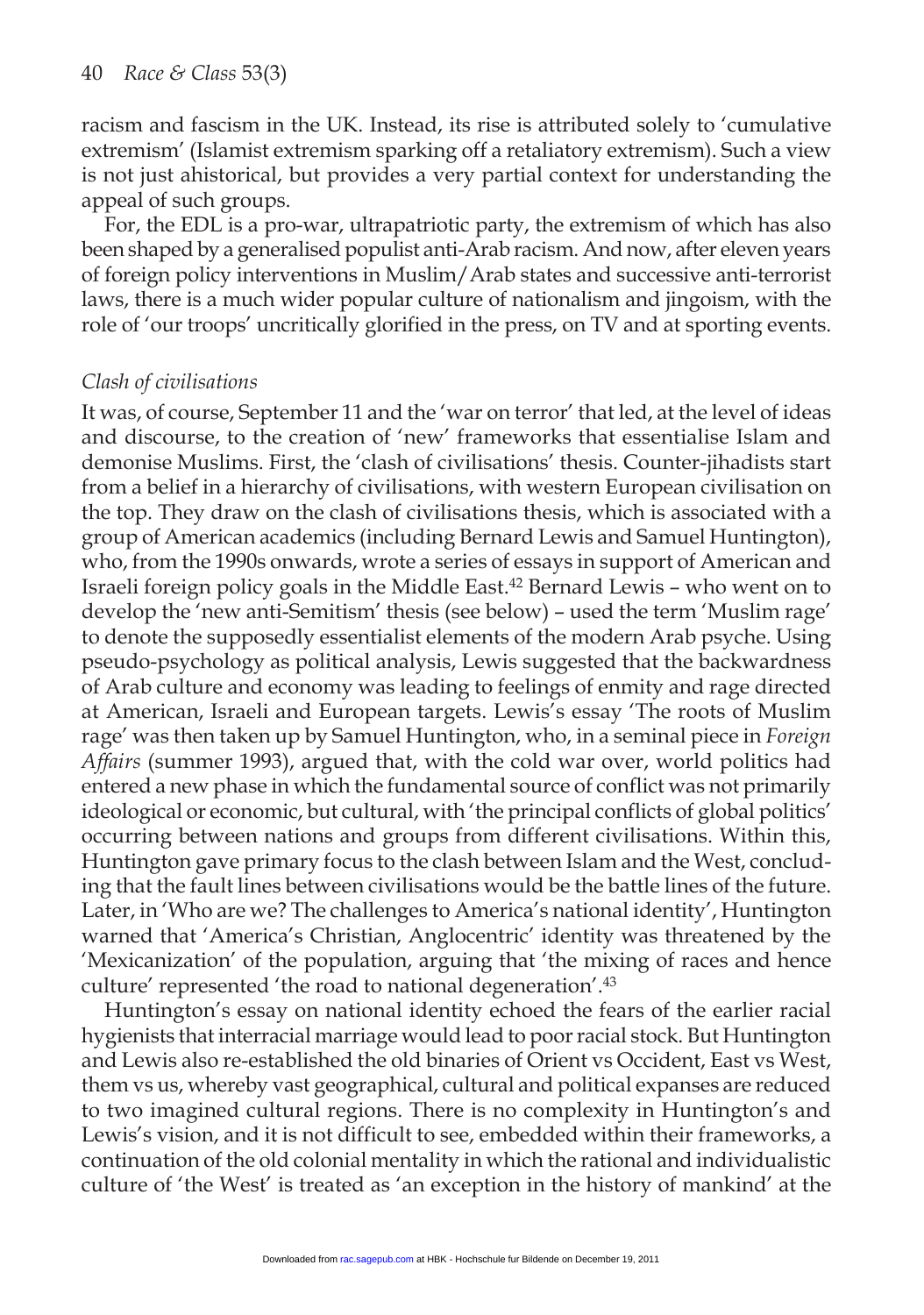same time as 'Islam is treated as a pariah in the history of religions, just as Europe and the West did so well in the past with Judaism'.44

Some centre-right European political leaders have embraced the clash of civilisations theme, notably the Italian prime minister Silvio Berlusconi and the current Danish interior minister Søren Krarup, who described the invasion of Iraq in 2003 as resulting from the 'opposition between Christianity and Islam, between the West and Islam'. Krarup has also compared the fight against Islam with the fight against Nazism in Germany in the 1930s.45

#### *Islamofascism*

A second, similarly lazy concept doing the rounds is the idea that one can contract fascism and Islamic extremism into one idea.<sup>46</sup> The proponents of Islamofascism build on Bernard Lewis's notion of Muslim rage to locate Islamism as a 'cult of murderous violence that exalts death and destruction and despises the life of the mind'. Whereas some (but by no means all) proponents of the Islamofascist thesis *do* draw a distinction between Islamism and Islam, thus insulating the Islamofascism discourse 'from straightforward charges of Islamophobia',<sup>47</sup> others conflate the terms or link them together structurally. In the hands of the extreme Right and of Christian evangelicals, however, the Islamofascist thesis can become a direct assault on followers of Islam, described by Geert Wilders as a 'totalitarian ideology rather than a religion' and by Pax Europa as a 'fascistoid ideology'.

Scottish writer Malise Ruthven was one of the first to use the Islamofascism argument in an essay in the *Independent* on 8 September 1990, in which he drew an analogy between the ideological characteristics of specific Islamist movements from the turn of the twenty-first century onwards and a broad range of European fascist movements of the early twentieth century. The notion that the fight against Islamism was equivalent to the fight against fascism was then popularised by US president George W. Bush – another evangelical Christian – who described the wars in Afghanistan and Iraq as 'just' wars in the same way as the second world war had been a 'just war' against fascism.

In 2008, the US Department of Homeland Security dropped the 'Islamic fascist' term, stating also that pejorative terms like Islamofascism should be avoided as they were tending to confuse the 'war on terror' with the 'war on Islam'.48 Nevertheless, neoconservatives like Douglas Murray and journalists like Nick Cohen (*Observer*), Martin Bright (*Jewish Chronicle*) and Andrew Gilligan (*Daily Telegraph*) continue to use the misleading term, as do Christopher Hitchens and Glenn Beck (Fox TV) in the US and, in Europe, Bernard-Henri Lévy, Michael Onfray and André Glucksmann.

Because Islamofascism's proponents confuse political Islam with Islam as a religion, they go on to suggest that, in the fight against the religion – transformed in their minds into a totalitarian political system – one must stand up for Israel, as Israel lies at the epicentre of the fight to defend western civilisation. (Israeli methods of maintaining control in the Occupied Territories are applauded, with the Israelis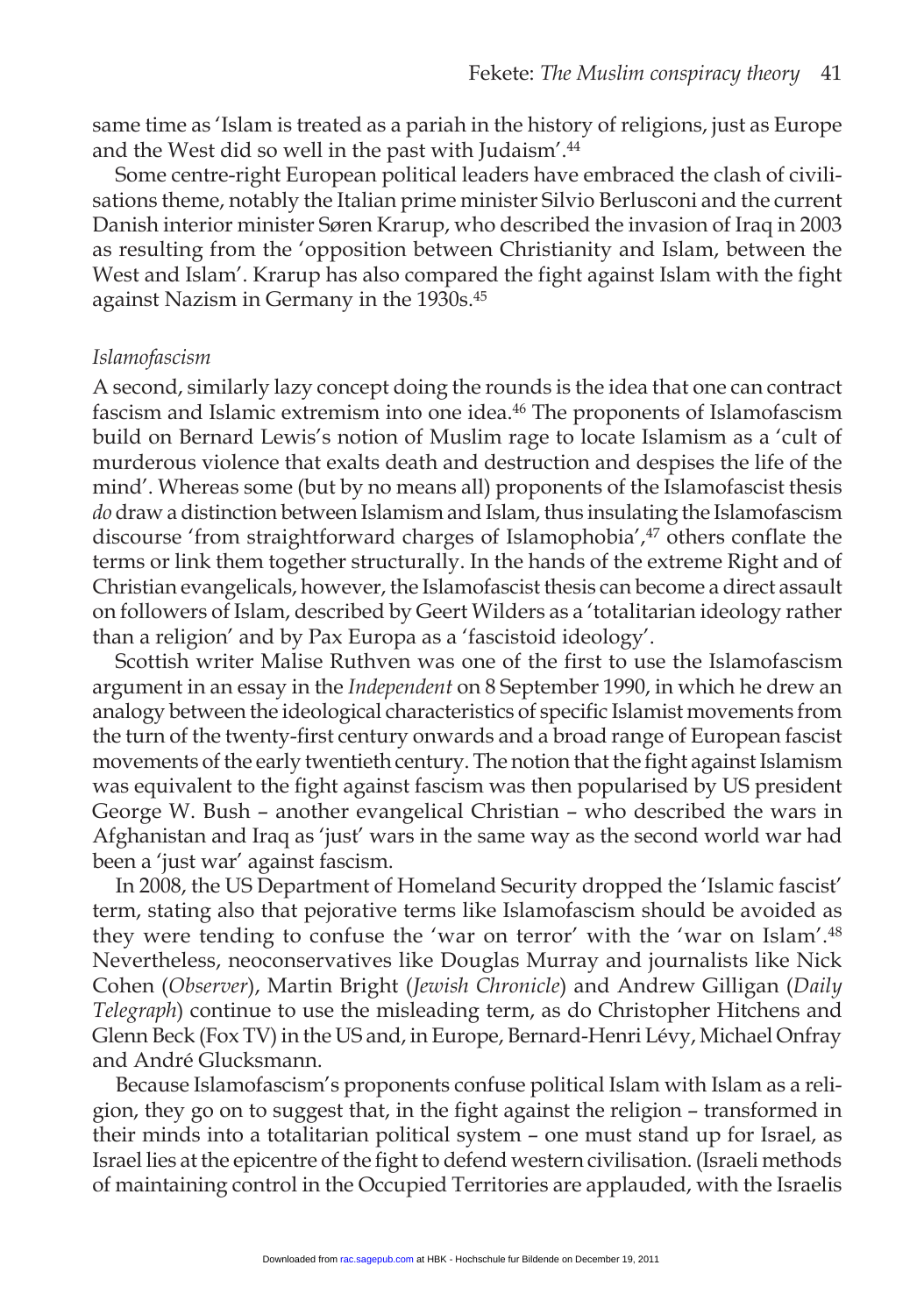seen as demonstrating civilisational pride and vigour.) To defend Israel, therefore, is to prevent the spread of Islamofascism.

It is through the idea of Islamofascism that the extreme Right has gained otherwise unlikely allies: dogmatic secularists and identity-bound feminists. Both groups have strong feelings against religion and are sometimes open to simplistic and ahistorical arguments. In Belgium, the journalist Claude Demelenne (editor of *Le Journal de Mardi*), the Liberal MP Alain Destexhe (Mouvement Réformateur) and the feminist Nadia Geerts want to extend the fight against Islamofascists to incorporate the Left's '*Islamo-gauchistes*'. Thus, those who oppose the war in Iraq, defend Palestinian rights or campaign against anti-terror laws are portrayed as leftwing sympathisers of radical Islam who should be subjected to an equivalent of the German *Berufsverbot* (which blacklisted communists and kept them from employment in government service).

#### *New anti-Semitism*

Alongside Islamofascism sits the idea of a new anti-Semitism emanating from hostility to Zionism (and Israel) from within the Left and the Arab world. Some of the cruder French-speaking proponents of the new anti-Semitism thesis, like Claude Demelenne in Belgium or Alain Finkielkraut in France, then project this new anti-Semitism thesis onto the deprived *banlieues* of France and inner areas of Brussels. Finkielkraut is author of the 2003 text *Au nom de l'autre: réflexions sur l'antisemitisme qui vient*, published by Gallimard. A frequent theme of his writings is the anti-Semitism of second- and third-generation North African youth, creating the impression that they are the sole carriers of anti-Semitism, thus obscuring the fact that anti-Semitism is a problem for the whole of society. He goes on to link anti-Israeli, anti-American attitudes to the idea of a 'reverse racism' – presenting the majority French white community as the true victims of the racism, arguing that 'Francophobia is spreading like Judeophobia, and cannot be differentiated from it'.49

Bernard Lewis's 1986 book *Semites and Anti-Semites* provides scholarly backing for the notion that widespread hatred of Jews in the Arab world predated 1948 and the creation of the state of Israel. It demonises Arab nationalism by asserting that the anti-Zionism that developed in the Arab world at the time of the creation of the state of Israel grew out of an earlier anti-Semitism. He treats anti-Zionism in the Arab world (intensified by the humiliation of Israeli military victories) as though it were a continuation of the anti-Semitism of the Nazis which led to the Holocaust. (Prior to this, the French philosopher Pierre-André Taguieff had also connected 'la nouvelle judéophobie' in the Arab-Muslim world to the 1967 Six-Day war and gone further by linking anti-Semitism to anti-racism and anti-nationalism.)

Fortunately, there is now a growing body of scholarly work that critiques the 'new anti-Semitism thesis' and the work of Taguieff and Lewis for distorting the recent history of the Middle East.50 The destructive impact of the thesis on European scholarship of contemporary anti-Semitism has been noted by Antony Lerman, a former director of the Institute for Jewish Policy Research. He points out that as the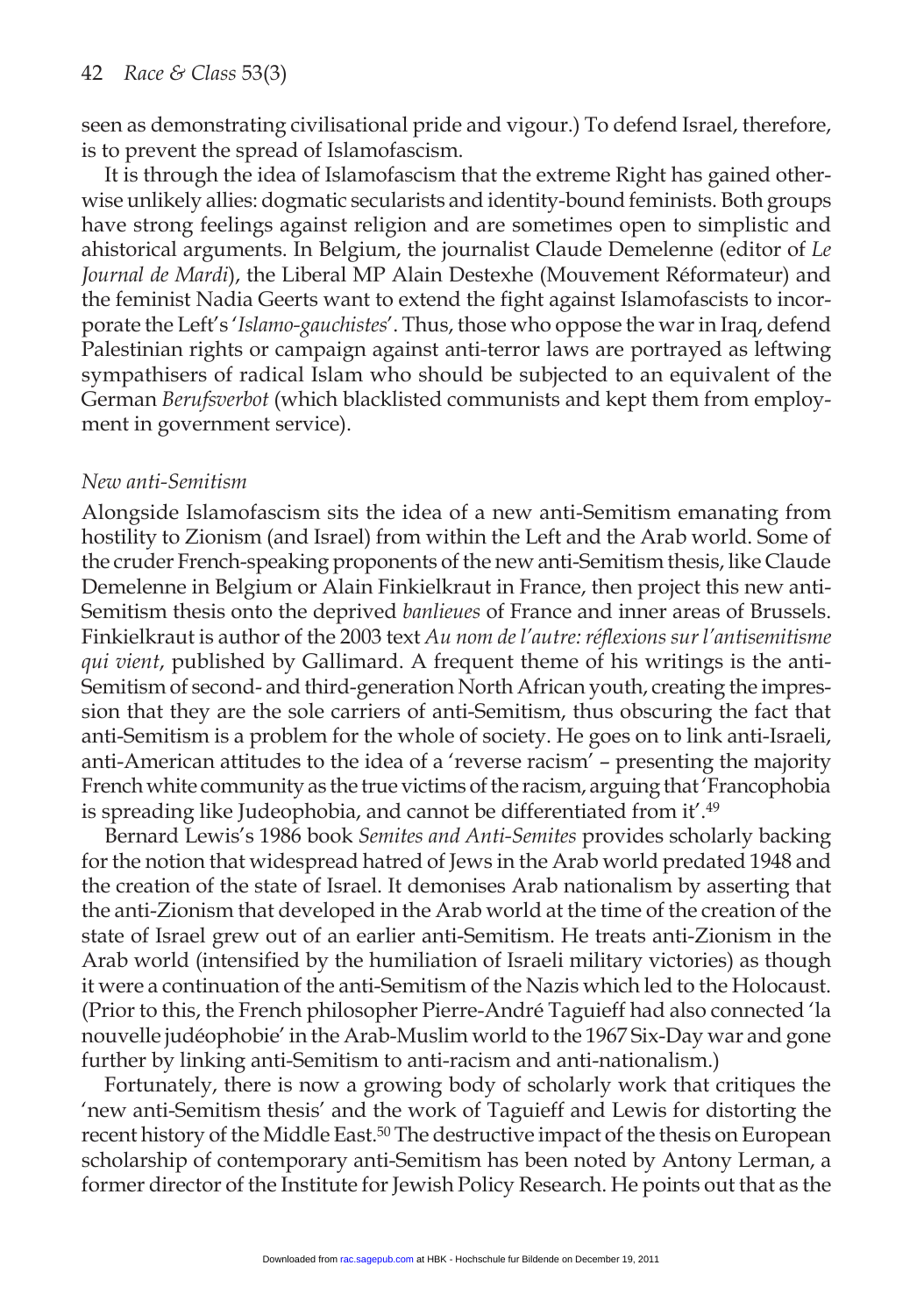new anti-Semitism thesis has emerged, scholarly research on contemporary anti-Semitism has become 'virtually non-existent', ensuring that no material basis upon which to fight anti-Semitism can be created.<sup>51</sup> It is a point that is very pertinent to IRR's current research on the rise of far-right violence across Europe. We find that extreme-right anti-Semitism is increasing, particularly in Hungary and Poland, but also in Greece and some parts of eastern Germany. This is in part because a generalised discourse about 'enemy aliens' is triggering off the classic anti-Semitism of the far Right, resulting in attacks on synagogues and Jewish cultural centres.

Meanwhile, and somewhat ironically, some members of extreme-right organisations with a history of classic anti-Semitism act today as though they were the sole legitimate defenders of Israel! By doing so, they try not only to erase their controversial history, but also to win over new constituencies. These include Europe's Jewish communities, whom they seek to include in their campaigns against mosques and minarets, and their call to stop immigration from the Muslim world on the grounds that 'millions of Muslims, including Arabs, who immigrated to Europe' bring with them 'their hatred of Israel in particular and of Jews in general'.52 Both neoconservative political commentator Broder in Germany and populist Wilders in the Netherlands have specific messages for Jewish audiences, even though their tones differ. Broder argues for an end to Muslim immigration to Germany and supports Thilo Sarrazin's thesis outlined in *Deutschland schafft sich ab* (Germany abolishes itself) that a once great nation is now at risk of descending into idiocy, as immigrants (i.e. Turks) are genetically of lower intelligence and have higher fertility rates. But he speaks in classic Spenglerian terms, describing Europe as a doomed continent and implying that the fight is already lost.<sup>53</sup> Wilders, on the other hand, exhorts his audience to be 'warriors for good', 'let us no longer be afraid' to heed the 'battle cry' and 'wake up … Islam is at your gate'. And he encourages young Jews to identify themselves as the victims of Muslims whom, he claims, are overrunning the streets of Amsterdam, unleashing hate crimes that force 'Jews to emigrate'. 'But I say: Jews must not leave: violent Muslims must leave.'54

#### *Eurabia*

In several web postings, Breivik proclaimed his belief in Eurabia. The Eurabia-ist framework, which was analysed in depth in *Race & Class* by the journalist Matt Carr,<sup>55</sup> embraces the conspiracy theory that Muslims are out to Islamicise Europe and is, hence, much admired by counter-jihadists. Giselle Littman (who writes under the pseudonym Bat Ye'or or Daughter of the Nile) argued in *Eurabia: the Euro-Arab Axis*56 that a secret project existed between European politicians and the Arab world for the 'Islamisation of Europe', the purpose of which was to destroy America and Israel, with Europe a doomed continent on the brink of cultural extinction in the face of a relentless and co-ordinated campaign of domination by Muslims to transform it into an Islamic colony called Eurabia. In this colony, Europeans would be turned into the slaves of Muslims and forced into a state of subjection – in accordance with the 'dhimmi' or treaty enforced on the 'Peoples of the Book' during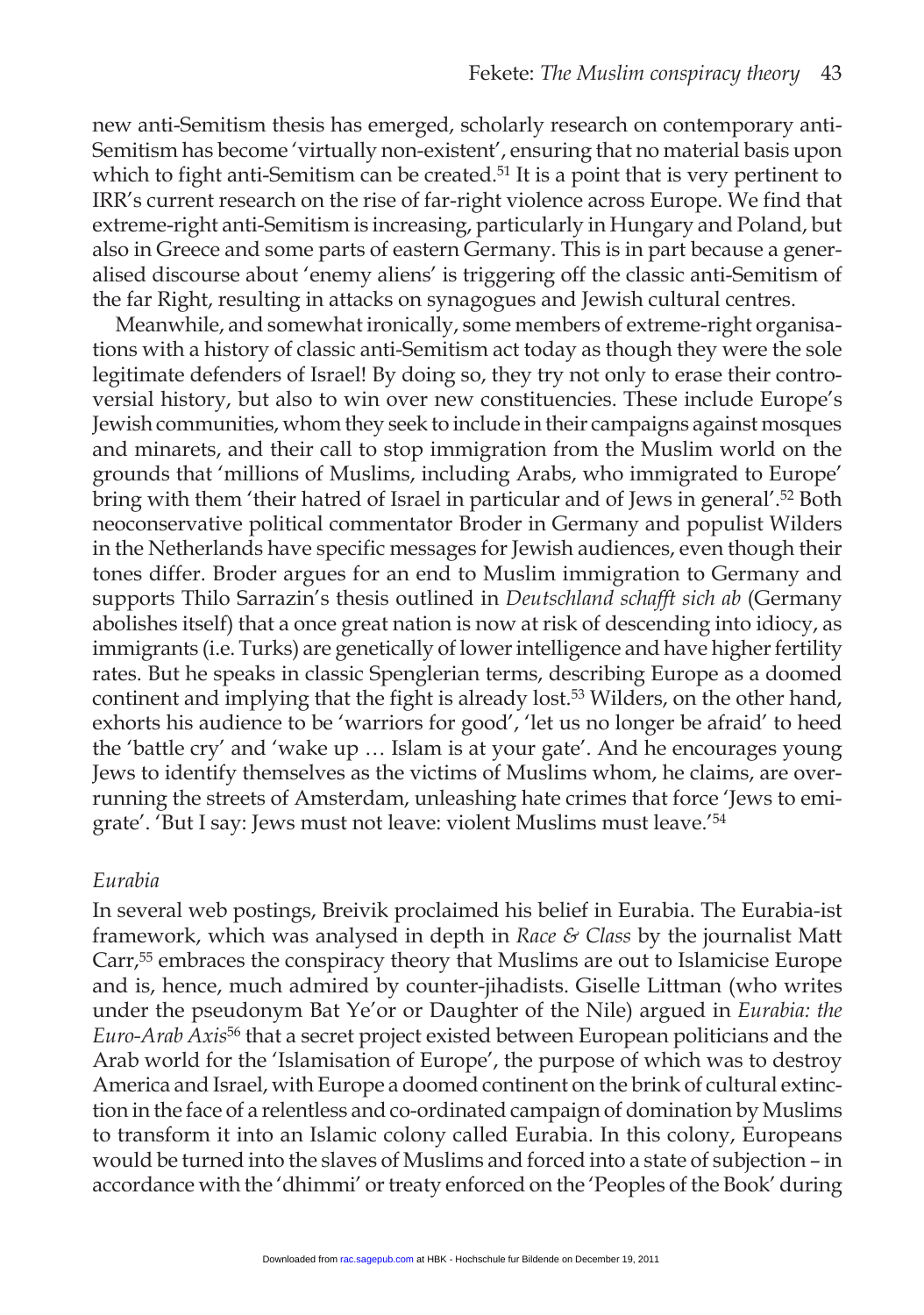the Islamic caliphate. 'What first began as an outlandish conspiracy theory has since become a dangerous Islamophobic fantasy which has moved ever closer towards mainstream respectability', states Matt Carr. The fact that elements of the Eurabia concept have been adopted by mainstream writers such as Melanie Phillips, Douglas Murray, Mark Steyn and Niall Ferguson in the UK and, in other European countries, by Hirsi Ali, Alain Finkielkraut, Bernard-Henri Lévy, Henryk M. Broder and the late Oriana Fallaci is a cause for concern.

The Eurabia theory, in the hands of Geert Wilders, continues the view, articulated in 1968 by Enoch Powell in his 'Rivers of blood' speech, that aggressive minorities are out to dominate the majority. Hence, Wilders warns of Islamisation via conquest, and conquest through immigration. In many ways, the descriptions of Eurabia parallel classic criticisms of Jews within anti-Semitism – ironic given that the four frameworks identified here are tied up with unqualified support for the state of Israel, the last line of defence against Islamisation.

The parallels with anti-Semitism are underlined forcefully by Matt Carr, who points out that Jews in Victorian Britain were thought to harbour a secret ambition to subvert, dominate and possess. Carr also points out that, 'the fear of cultural and racial extinction has a long pedigree in European history', traceable back to the 'racial Darwinism of the nineteenth century, and articulated by writers such as Count Joseph-Arthur de Gobineau, who argued that only races that maintained their racial purity would survive' – only, today, the Eurabia-ists substitute culture and civilisation for race.

# **References**

Special thanks to Sibille Merz for research on Germany and Naba Al-Ahi for information on the Netherlands.

- 1 'Anders Behring Breivik was in contact with the EDL', *Searchlight* press release, 25 July 2011; see also 'Far-right terror attacks in Norway', *Searchlight* (no. 434, August 2011). Other articles analysing Breivik's views that I have drawn on include Andrew Brown, 'Breivik is not a Christian but anti-Islam', *Guardian* (24 July 2011); Matt Carr, 'Far right blames BBC for ignoring Breivik's beliefs', *Fire Post Online* (3 August 2011); and Paisley Dodds, 'European far-right membership rises thanks to global power of social media', Associated Press (19 July 2011). Following the massacre, the ICARE News Service provided an invaluable compilation of key stories in the European mainstream press and that of NGOs, analysing the connections between Breivik and extremists in their respective countries.
- 2 The Norwegian daily *Aftenposten* states that Breivik was a paid-up member of the Progress Party from 1999–2004, holding membership of its youth section from 1997–2007 and chairing a local branch from 2002–2004. See Mikael Ekman, 'Terror suspect was member of Nazi web forum', *Searchlight* (no. 434, August 2011).
- 3 Views and News from Norway (8 August 2011).
- 4 For background on the EDL and Alan Lake, see Nigel Copsey, 'The English Defence League: challenging our country and our values of social inclusion, fairness and equality', *Faith Matters* (October 2010).
- 5 As cited by Unite Against Fascism, available at: http://uaf.org.uk/2011/07/edl-funder-alanlake-calls-norway-massacre-chickens-come-home-to-roost.
- 6 This is how the *Guardian*'s online religious affairs editor described Robert Spencer's Jihad Watch. See Andrew Brown, 'The poison behind the Ground Zero mosque furore', *Guardian*, Comment Is Free (18 August 2010).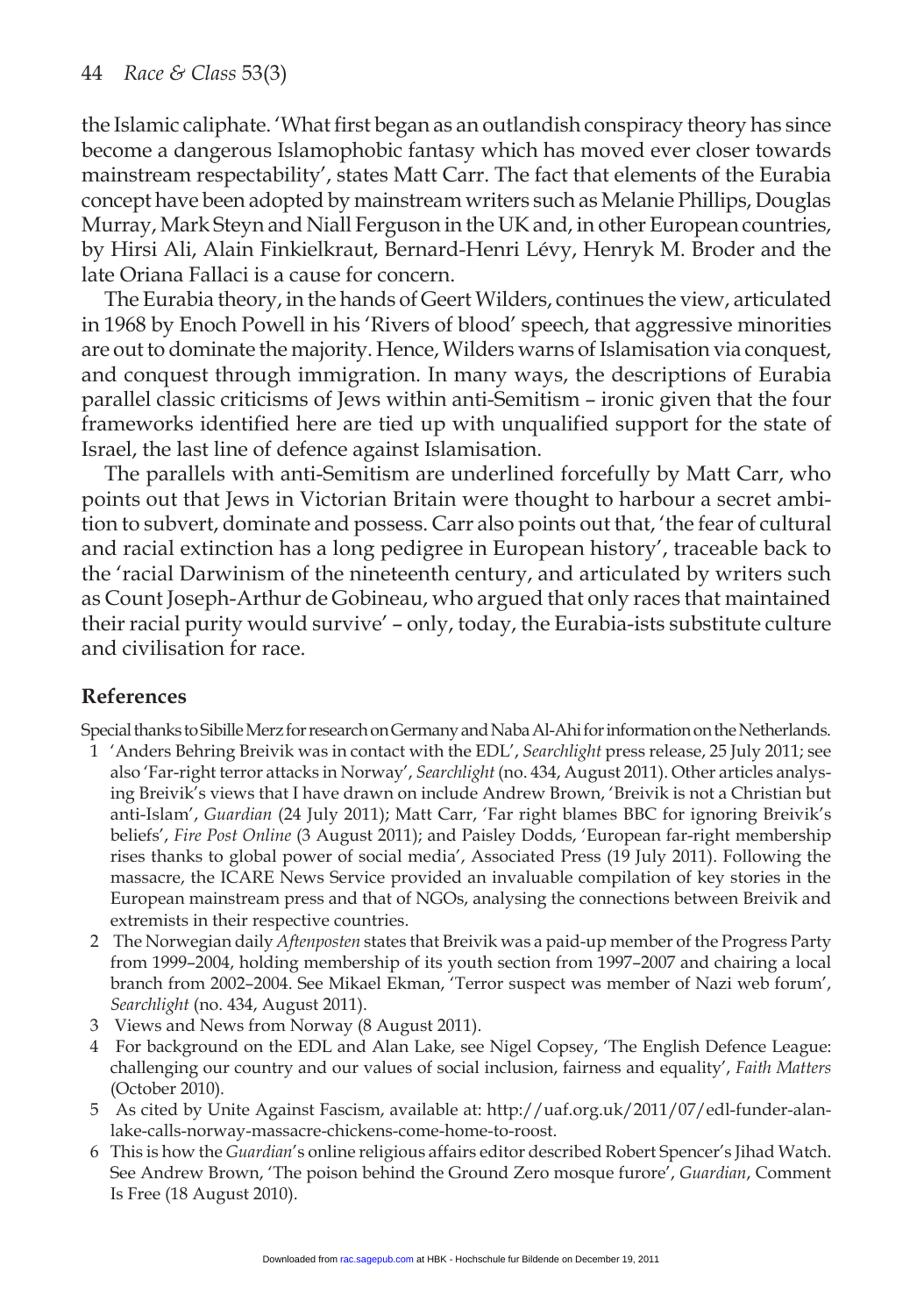7 Dodds, op. cit.

- 8 See Claudia Mende, 'Anti-Islamic movements in Germany: "Islamophobic" and proud of it', *American Muslim* (16 April 2010).
- 9 As quoted in the *National* (7 February 2011). René Stadtkewitz, a founder of Pax Europa, was expelled from the Christian Democrat Union's parliamentary group in Berlin (and now sits as an independent) after he invited Geert Wilders to speak at a conference on Islam. In October 2010, Stadtkewitz founded the Freedom party, inviting Wilders and Eliezer Cohen, a former member of the Israeli Knesset for the Yisrael Beiteinu party, to address its founding conference in Stuttgart. Previously, Stadtkewitz had been the leader of a protest movement against the building of a mosque in the Pankow district of Berlin. The Freedom party has since founded a district branch in Hamburg and a regional chapter in Bavaria, where fifty-four members of the Christian Social Union (CSU) helped form the new group. The CSU in Munich put out a press release stating that if the founders of the Freedom party in Munich did not leave the CSU voluntarily, they would be forcibly expelled. The press release was also critical of Pax Europa as well as Politically Incorrect (*Neues Deutschland*, 6 June 2011).
- 10 Toby Archer, 'Countering the counter-jihad', *RUSI Monitor* (September 2008).
- 11 The Swiss-based European Freedom Alliance thinktank officially arranged the delegation to Israel of the extreme-right activists who launched the Jerusalem Declaration. According to *Spiegel Online* (1 June 2011), the delegation's Israeli contact was Ariel Shomer, the head of the cabinet of former president Ezer Weizman. Adar Primor, writing in *Haaretz* (12 December 2010), noted that some of the European parties invited to Israel had strong anti-Semitic roots and that they had come to Israel 'after trading in their Jewish demon-enemy for the Muslim criminal-immigrant model'. Radio Netherlands Worldwide (5 December 2010) reported that Wilders had a 'long and good meeting' in a 'friendly atmosphere' with the Israeli foreign minister Avigdor Lieberman, and went on to give a speech in Tel Aviv on the subject of Jordan, 'the only Palestinian state that will ever be'.
- 12 This is one of Geert Wilders' favourite refrains. In a speech in Tel Aviv, he said, 'Jews need to settle Judea and Samaria [the ancient Hebrew name for the West Bank]. Without Judea and Samaria, Israel cannot protect Jerusalem'; see *New York Times* (22 December 2010).
- 13 See Murray's comments on *Sunday Morning Live* with Susanna Reid, BBC (1 August 2010), available at: www.youtube.com/watch?v+kWNNSUT1 Nqk.
- 14 Melanie Phillips, 'Armchair barbarism', *Spectator* (13 March 2010), available at: http://www. spectator.co.uk/melaniephillips/6779100/armchair-barbarism.thtml. Phillips wrote her blog, which referred to the 'moral depravity' of Arab 'savages', after an Israeli family was killed in the West Bank Israeli settlement of Itamar near Nablus.
- 15 The citation from Broder and its significance to Breivik's manifesto was pointed out by Christian Bommarius, 'Breivik und Broder', *Frankfurter Rundschau* (28 July 2011).
- 16 Hans Rustad, the site editor at Dokument.no, has been anxious to distance himself from Breivik and downplay his activities on the site. But, according to Anne Jensen, Dokument.no, which presents itself as culturally conservative and concerned about multiculturalism, has led increasing agitation against the red-green government, campaigning in recent months against the 'cultural Marxist' Labour party and its leftwing coalition partners, the Socialist Left party, accusing them of being 'traitors' who should be removed from power and brought before a court for allowing immigration and tolerating asylum seekers; Anne Jensen, '"Cultural conservative" terror in Norway: the background', *Searchlight* (no. 434, August 2011).
- 17 As cited by Andrew Brown, op. cit.
- 18 A good critique of this closed circuit of thought can be found in Rudolph Peters, '"A dangerous book": Dutch public intellectuals and the Koran', European University Institute Working Papers (RSCAS No. 2006/39).
- 19 *Kronos International* (23 May 2011).
- 20 Intelligence Squared debate, 'Only good can come out of building a mosque in Athens', available at: http://www.youtube.com/watch?v=qXE7BP0C4VA.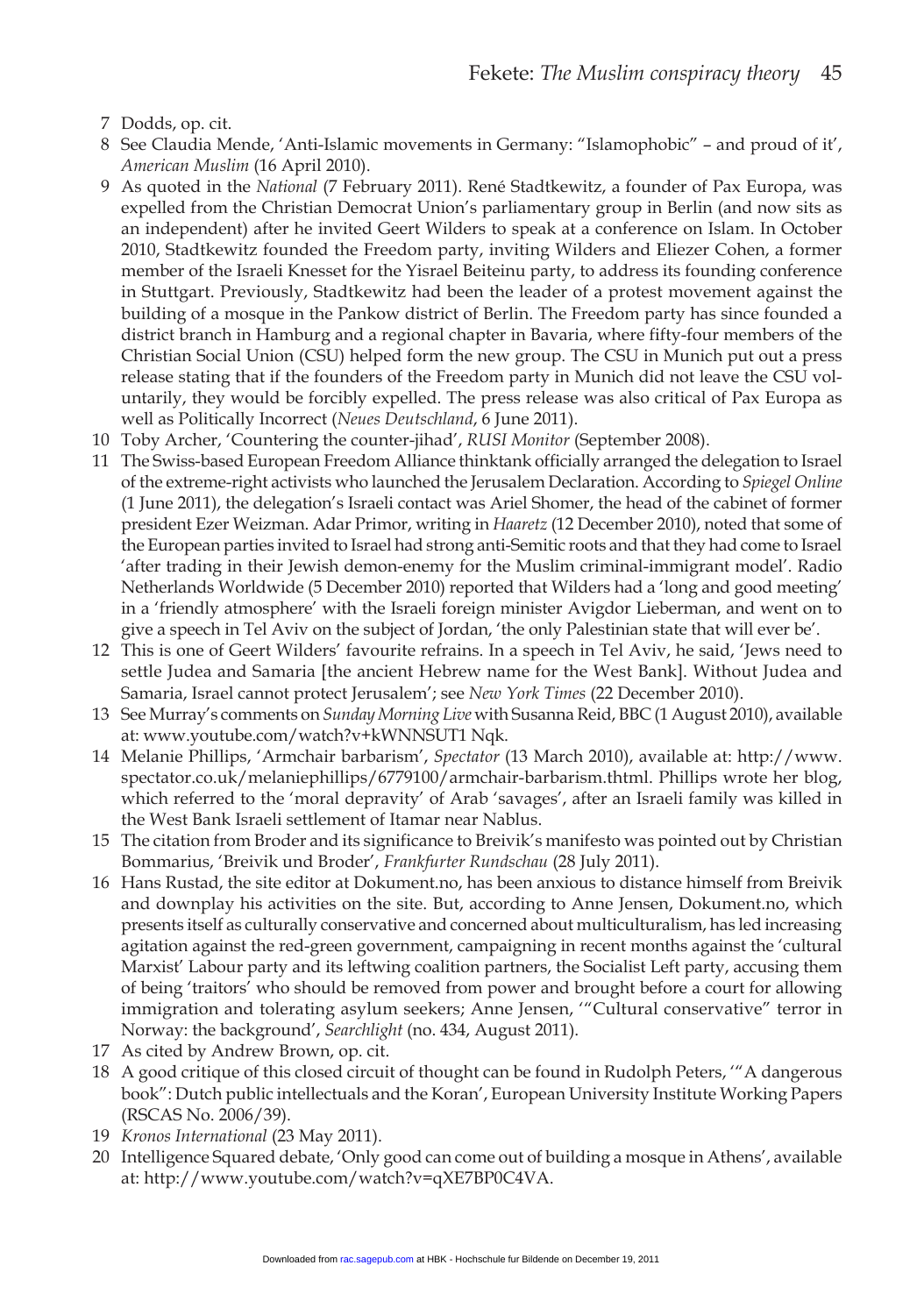- 21 *Prague Post* (27 July 2011).
- 22 Douglas Murray, 'Geert Wilders: on trial for telling the truth', *Telegraph Online* (28 January 2010).
- 23 See Thierry Baudet, 'Geert Wilders, a Voltaire for our times?', *Trouw* (27 June 2011).
- 24 In his Pim Fortuyn Memorial Lecture, 'What are we to do about Islam?' (February 2006), Murray argued that, 'conditions for Muslims must be made harder across the board'.
- 25 Douglas Murray, 'Mohammed believed in women's rights, says poster campaign: oh, really', *Telegraph Online* (8 June 2010).
- 26 Transcript of complete recording of Intelligence Squared debate, 'Europe is failing its Muslims', Cadogan Hall, London (23 February 2010), available at: http://www.intelligencesquared. com/\_\_data/assets/pdf\_file/0005/63986/Intelligence-Squared-Debate-Transcript-Europe-isfailing-its-Muslims.pdf.
- 27 *Dutch News* (23 June 2011).
- 28 In December 2010, Elisabeth Sabaditsch-Wolff spoke on behalf of Pax Europa and ACT for America at the Alliance of the European Freedom and National Parties Conference in Tel Aviv, declaring that 'Israel is an oasis of civilization in a desert of barbarism'; see 'Elisabeth Sabaditsch-Wolff speaks up for Israel', *Jewish Chronicle* (10 December 2010).
- 29 Hedegaard resigned from the Danish People's Party as a result of the prosecution, claiming he did not want to bring the party into disrepute. He made the comments during an interview with a blogger, which was subsequently published on the blog www.snaphanen.dk. According to Peter Hervik, Lars Hedegaard has been an active participant in the news media for many years. In August 2002, he co-authored a commentary with Daniel Pipes entitled 'Something rotten in Denmark', in which they sought to construct urban myths, such as that Muslims make up only 4 per cent of the population, but the majority of the country's convicted rapists and that Denmark's small Jewish community was living in constant fear of Muslim violence; see Peter Hervik, *The Annoying Difference: the emergence of neonationalism, neoracism and populism in the post-1989 world* (Oxford, Berghahn Books, 2011).
- 30 As cited by *Migration News Sheet* (June 2011) and *Copenhagen Post Online* (3 May 2011).
- 31 *Copenhagen Post Online* (9 June 2010).
- 32 A. Sivanandan, 'Freedom of speech is not an absolute', *Race & Class* (Vol. 48, no. 1, July– September 2006).
- 33 Murray, 'What are we to do about Islam?', op. cit.
- 34 The term is Sivanandan's.
- 35 David Edgar, 'Shouting fire: art, religion and the right to be offended', *Race & Class* (Vol. 48, no. 2, October–December 2006).
- 36 Melanie Phillips, 'The Danish witch-hunt against the truth-tellers', *Spectator* (11 January 2011).
- 37 Their lack of self-awareness about their own aggression is a point made by Peters, op. cit.
- 38 Speech made in Paris at the December 2010 Against the Islamisation of Europe conference organised by the fascist Bloc Identitaire and the leftist Secular Response; cited in 'When the Islamisation conference applauded Michael Onfray', *Les Indigènes de la République* (6 January 2010).
- 39 See Martin Barker, *The New Racism* (London, Junction Books, 1981). At the end of the 1980s, the IRR published 'Racism and the press in Thatcher's Britain', in which Nancy Murray and Chris Searle showed how a coterie of Conservative thinktanks and like-minded voices in the media were spearheading a New Right attack on cultural pluralism and anti-racism (London, IRR, 1989).
- 40 See, for example, Anthony Flew, Caroline Cox, Roger Scruton et al. in Frank Palmer, ed., *Antiracism: an assault on education and value* (London, Sherwood Press, 1986).
- 41 A critique of Standpoint and the Social Affairs Unit is provided by Arun Kundnani, 'How are thinktanks shaping the political agenda on Muslims in Britain?', *IRR News Service* (2 September 2008).
- 42 See Markha Valenta, 'The success of Islamophobia', available at: www.opendemocracy.net/ markha-valenta/success-of-islamophobia.
- 43 Samuel Huntington, *Who Are We? The challenges to America's national identity* (New York, Simon & Schuster, 2004).